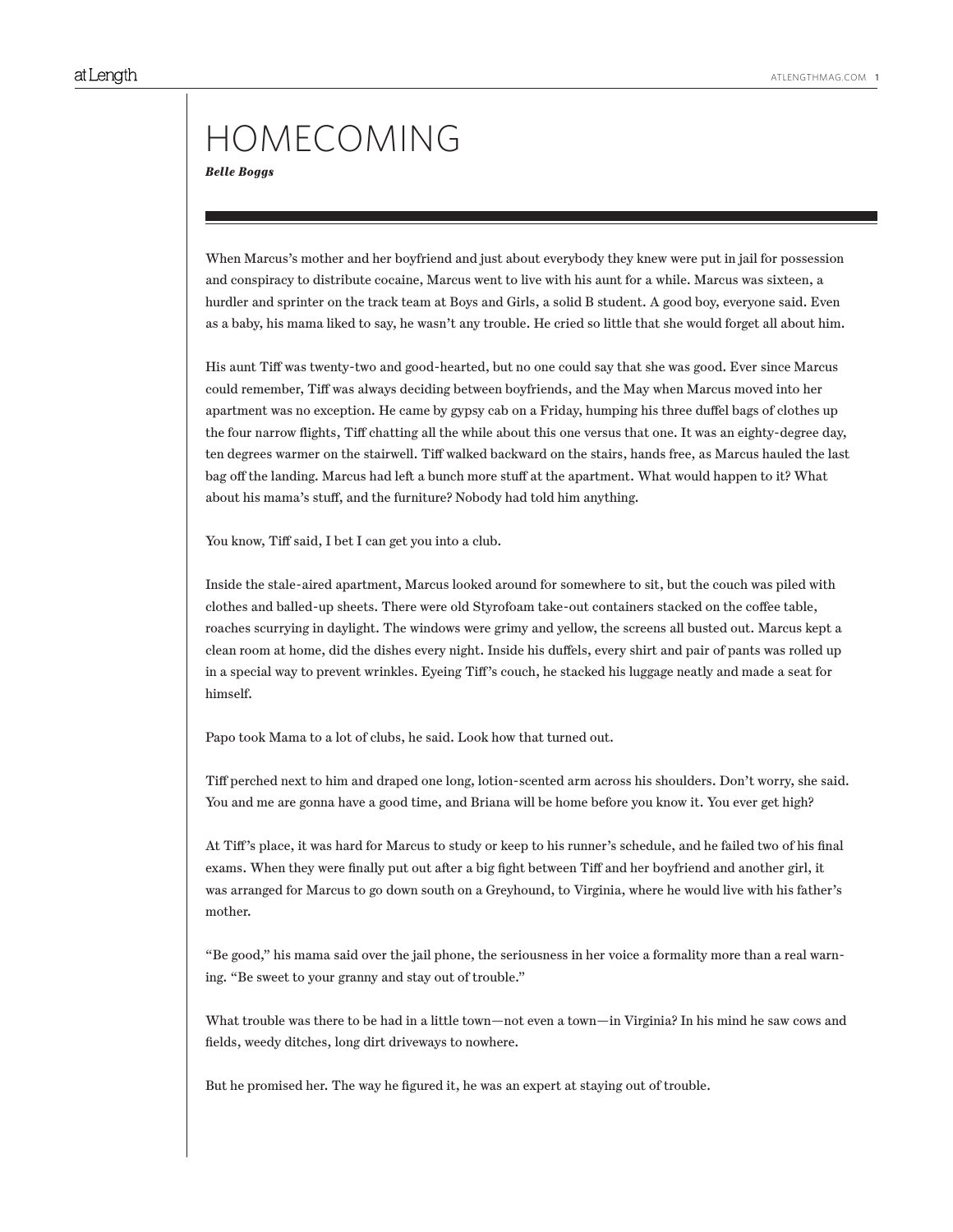It was early September when Marcus arrived. School was already in session, but the air still had that sticky, sweet feeling Marcus remembered from summers a long time ago when he was a little boy. Granny lived in a white house crouched at the very back of a long dirt road. The trees that hid it were bigger now, but it had the same cinder-block steps, the same creaky porch boards. There was one bedroom, where his granny slept, and a sun porch with a foldout couch for Marcus.

Marcus spent the first few days getting reacquainted with Granny, a small, stooped woman with curly gray hair and dry, gray-brown skin. Like Marcus and his dad, she didn't talk except when she needed to. She told him the rules: No going out except on Friday or Saturday, eleven thirty curfew. No girls to the house unless she was there. He could have a job if he wanted but only on weekends and one or two afternoons a week. Keep his room clean, do homework first thing. Church on Sundays.

"Same rules I gave your father," Granny said. "Maybe they'll work this time."

Marcus's father had been in jail since Marcus was eight. He'd come out twice, both times cut short by his probation officer. You can't fight it, he'd told Marcus on those brief and painful visits.

"I blame the city for what happened to Jerome," she said quietly, after a minute. Marcus knew by "city" she was talking about his mother, Briana. She was like the city: loud and flashy and trash-talking, pretty when she took the trouble. Granny seemed to be seeing Briana before her eyes, but then she blinked heavily and looked at Marcus. "It'll be good for you here," she said.

At first it was relaxing, like a vacation. He liked the order of Granny's house, always having clean towels in the bathroom, dinner served to him at a regular time, nobody just popping by for no good reason. He cleaned up every night after supper and Granny said, "Thank you, son." He especially liked looking through old pictures she kept in two shoeboxes. They were of Jerome and Granny and a bunch of relatives he'd never met, and in no particular order. There were pictures from a cousin's wedding and from a family reunion at a park in Washington, D.C. Marcus sat on the scratchy plaid couch and shuffled through the box, looking for a picture of himself. He'd find a baby and ask, "Is that me?" and Granny would look at it and say "No, that's so-and-so." The closest he ever got to himself were the pictures of his dad when he was Marcus's age—same eyes, same chin.

But it didn't take long for Marcus to get around to missing Brooklyn. On weeknights his granny would be in bed by eight, and since the television in the living room got such poor reception Marcus would go to his room. The windows in Granny's house had no curtains or blinds, so when it was dark he got a creepy feeling, like he was being watched. There were no yellow streetlights, no sirens or car stereos, nobody calling out to anybody else outside. Just unfamiliar sounds rising and filling up the air until it sounded like they were invading the room itself. Frogs? Crickets? He couldn't tell. He'd make up his bed and lie down in it and put on his headphones and close his eyes and think about home.

The funny thing was, what he remembered was not the daily quality of his life, ordinary things like his screeching, one-stop subway ride to school, or the shiny white walls of his small room in the Brevoort Houses, or the weedy courtyard where homeless dudes sat all day with their dicks in their hands. He didn't think about the loud, profane hoochies at Boys and Girls, or how on Saturday mornings there would be glass and needles and vials and condoms all over the track. He didn't remember getting patted down by security guards at school. Instead he pictured the old mansions on Stuyvesant Avenue, with their wavy glass windows and their dark, redbrick exteriors. He remembered the prettiest girls on the track team, with their elegant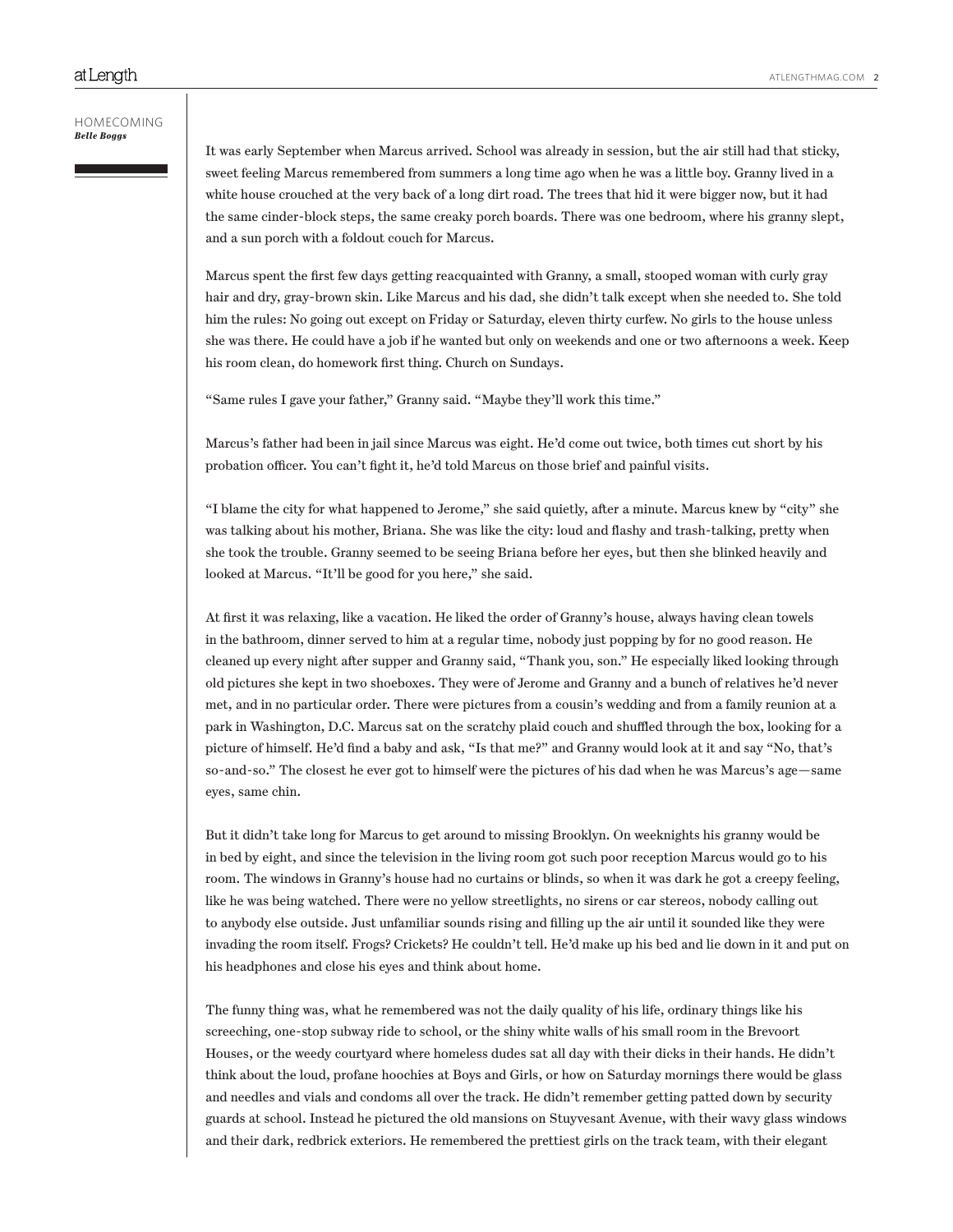long leg muscles. He remembered the nicest, youngest teachers, the time the coach said he had a real shot at the state championships. He remembered his one and only field trip to the Museum of Modern Art, all the crazy shit inside, and when the subway would careen out of darkness onto the Manhattan Bridge and you could see everything—the Brooklyn Bridge, the Statue of Liberty, the Chrysler Building, everything.

None of the kids he met at King William High School had ever been to New York City, so Marcus could have told them the Empire State Building was made out of Moon Pies and 50 Cent was his uncle and they would have believed him. These were kids, black and white, who hung out at *gas stations* for fun. They looked at his clothes, the spotless Enyce and Fubu and Rocawear and Nike that Papo bought him, and heard the word Brooklyn, and figured he was the reason he was down here. They figured he had done something, and the rumors started up within a week: that he was a dealer, that he saw a drug murder, that he robbed a jewelry store, that he was part Puerto Rican.

"Rumors, man," was all Marcus would say, shaking his head and smiling, when people asked.

Marcus was in the tenth grade. He signed up for harder classes than he would have bothered with at Boys and Girls: Chemistry, English, Algebra II, Technology I, and World History. He figured with not much to distract him, he might as well see what he could do. The track team practiced only twice a week; he signed up for that. He looked in the paper for a weekend job, something to keep him out of Granny's way on Saturdays and out of church on Sundays. He wanted a cell phone—Granny didn't have long-distance service—so he could call his friend Khalil and tell him how boring everything was. He wanted a car, because you needed one here to have a girlfriend.

That was how he found Skinny. The ad in the paper said: "Odd jobs for local mechanic. \$8/hour. Plus you fix it, you can drive it home."

That sounded good to Marcus.

Skinny lived on the Mattaponi Indian Reservation, just down the road from Granny but close to the river and even more remote from the two-lane main road that was all Marcus knew of the county. Secretly nervous about the reservation—he pictured teepees and feather headdresses, stony silences—Marcus had her drop him off even though she said it was walking distance. Quickly he discovered that the reservation was no different from anywhere else he'd seen in King William: trees, fields, squat little houses and trailers. All you saw when you pulled up to Skinny's place was a row of cars—old, busted-up foreign cars on blocks: Volkswagens and Saabs and Mercedes and MGs. You could tell they had all been exceptional cars at one time, the kind of cars rich people drove, and Marcus went about picking one out—a dark-blue diesel Mercedes with primergray fenders—before he'd even found the house. As he got closer, he noticed that none of the cars was fixed up, not even on its way to being fixed up.

Well, he thought. At least the man knows when to ask for help.

Skinny's house was not a regular house, with a yard and a driveway and a front door, and it took Marcus a minute to recognize it as a house at all. Behind the jumble of cars and engine blocks were three small structures, like shacks but newer, holding on tight to the edge of his narrow yard. Beyond the houses was a tree line, and beyond the trees was the river. Skinny, who was not skinny at all, came out of one of the shacks with a beer in his hand and two dogs and another guy with sunglasses and a beard. He did not seem surprised to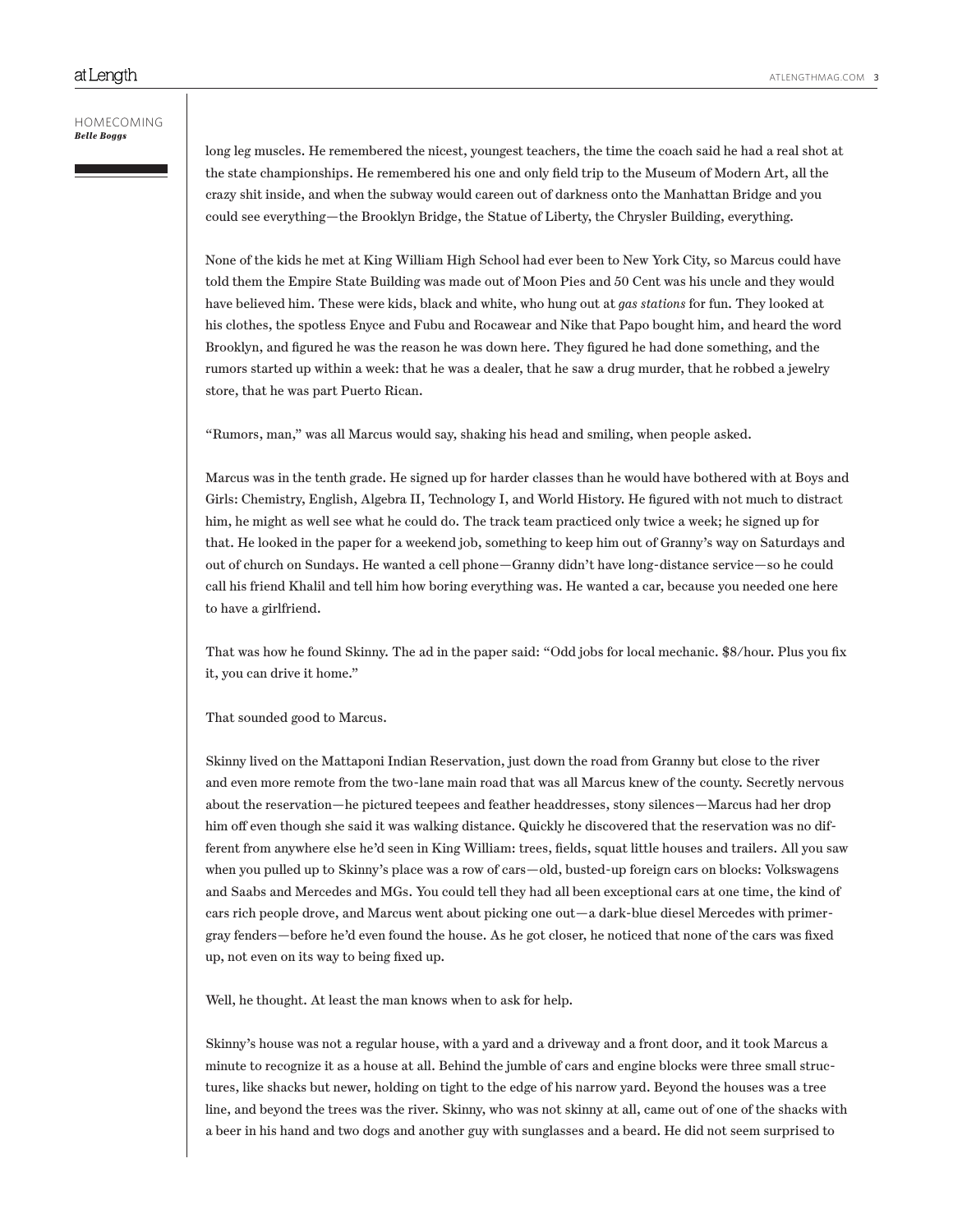see Marcus—they'd set up the appointment over the phone—and didn't look twice at Marcus's baggy jeans or clean white T-shirt.

"Can't get a permit to lay a foundation," he explained, waving his hand in the direction of the shacks. With effort Skinny propped a boot on the bumper of a trashed Saab, his great gut spilling over his belt, and Marcus stood with his hands in his jeans pockets and answered no to all of Skinny's questions about experience. He didn't ask where Marcus was from, or what grade he was in, or where he went to school.

The sunglass man stood drinking a beer and laughing, and Skinny spoke to him instead of Marcus.

"Well, Bruce, he was the only one to answer the damn ad. What do you want this job for, anyway?"

Marcus said he wanted to buy a cell phone.

"Good a reason as any, I suppose. When can you work?"

"After school, I guess, on Mondays and Wednesdays and Fridays. I can work any time on the weekends." Skinny thought for a minute. "What time does school let out? Hell, never mind, better make it weekends starting at nine o'clock for now."

"He's too drunk by three o'clock to work," Bruce explained.

The first time Marcus ran sprints at track practice, the coach called him over. Her name was Mrs. Stephens, wife of Jay Stephens, the football coach. She yelled for the other runners, mostly girls and skinny guys, none of them even very fast, to do a mile of laps. "Wait here, honey," she told Marcus, and then she got on her cell phone. Before long Jay Stephens was chewing on an unlit cigar and leaning on the back of his giant pickup, pulled close to the track.

"Go ahead," Mrs. Stephens said. "Run a forty for us."

When Marcus ran, there was nothing in his head. All he thought about was his body, the way it felt pushing the ground away from him. When he was a kid he ran so fast he sometimes tripped over his own legs. It had been the speed he liked best, everything a blur. He'd run down Atlantic Avenue, under the LIRR, just until the first thrilling burst of speed left him and then he'd stop, leaning over and panting hard. Now he liked the control, the way he knew just where his foot would go down to push against the track, the way the force and effort of running traveled up the muscles of his legs and into his abdomen and shoulders and arms, ending in his hands. His fingers curled loosely around this ball of energy, and when he was done he shook them out, releasing it. He trotted back and lifted his chin at the coach, hardly out of breath.

"You ever play football?" Jay Stephens asked.

Marcus shook his head.

"Well, you're gonna play football for us," he said. He nodded at the track. "S'alright, but it ain't football, not here anyway. You'll see. Practice is every day at four"—he pointed with his cigar toward the football field— "over there."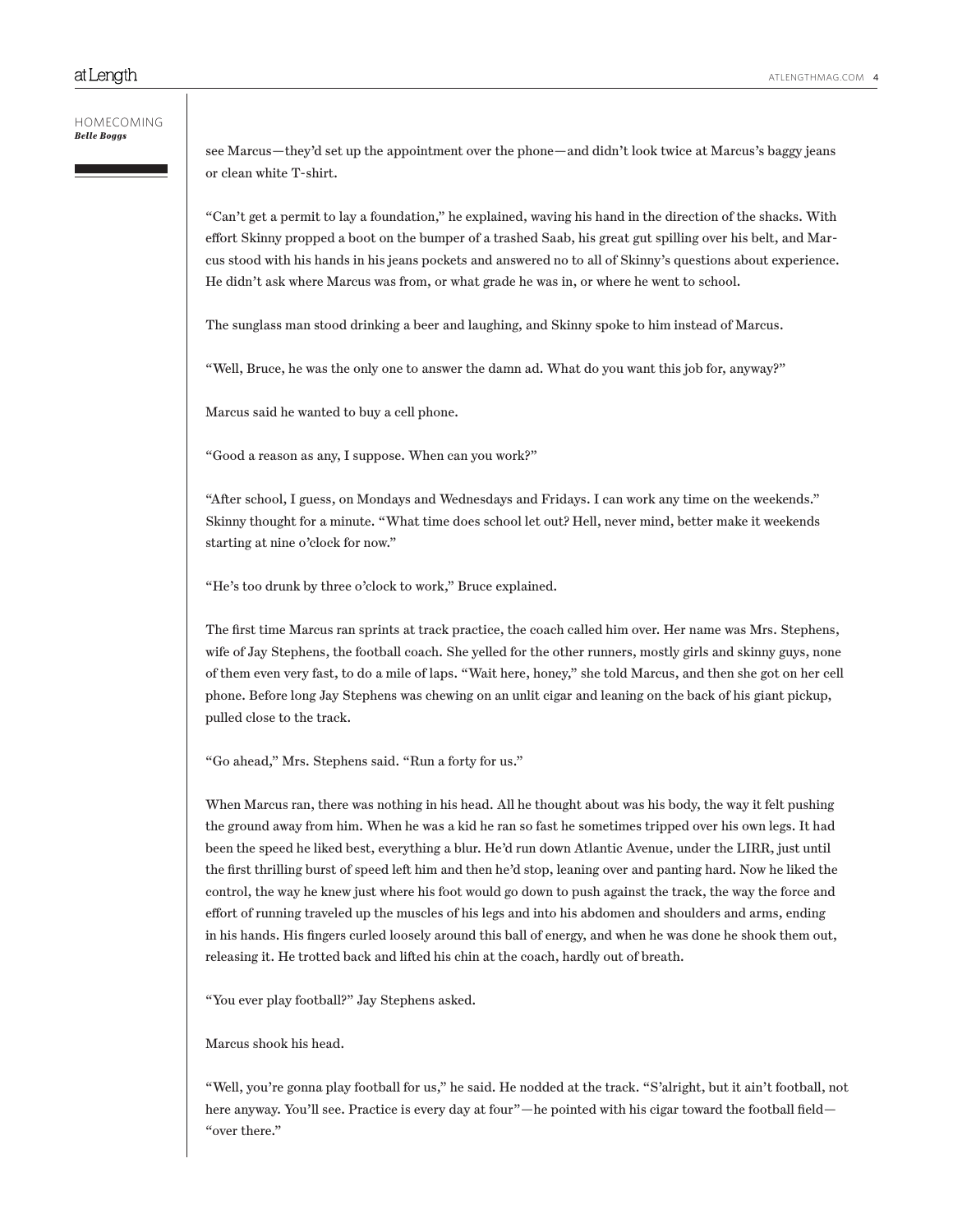He didn't give Marcus a chance to say yes or no, just hopped back in his truck and drove off, a cell phone to his ear.

Marcus started to stretch for the next round of heats. "I like to run," he told Mrs. Stephens when she asked him, nervously, what he was doing. "The road I live on is too rough."

The coach paid for everything—the uniform and pads and cleats and helmet, all brand new and in the school colors, black and gold, with a C on the helmet for Cavaliers. Granny made a fuss over them when Marcus showed them off, but asked if he might want to think about quitting his job or taking an easier course load. You don't have to do everything all at once, she said.

"I'll be okay," Marcus said. He didn't say so, but it was good to have something to take his mind off his mama, whose letters were growing more and more bitter. She'd never been in jail before, and she was used to being taken care of in style. Briana had a closet full of Rocawear herself, which she bet, in letters, her sister had taken and ruined. *And to top it off Papo forgot about me*, she wrote. *I got nothin in my comisary.* Marcus had put off his cell phone plans; he figured he could send some money up to Briana and just talk on a phone card for now.

It took him a few practices to decipher the rules of football; or, more like it took a few practices for Coach Stephens to realize that Marcus had never even played a real football game before. He sat Marcus down in the locker room and explained it, drew diagrams on a yellow legal pad. They were full of circles and Xs and arrows, and Marcus nodded like he understood. "You'll get it," Coach said. "Just do what we tell you to and you'll be okay."

The first time he was tackled, in practice, was like nothing Marcus had ever experienced. His breath knocked from him, it was like he was flying, like every bit of feeling in his body was concentrated into the place where he had been hit. This is what I've been running from? Marcus thought, standing up. This was nothing. It was better than nothing. It felt *good*. He wanted to be hit again and again and again.

"Wait till they hit you for real, in a game," the coach warned. "These kids are a little scared of you."

"Yeah?" Marcus said. That part felt good too.

"Football!" Skinny cried when he told him about it one Saturday. "I didn't take you for the jock type. You any good?"

"I run fast," Marcus said. They were doing what they always did when Marcus came to work: shooting the shit. Normally they talked about fixing up Skinny's place, or which car to work on next, or the NBA. They had the hood of a green MG open to reveal its destroyed engine, a door propped open to Skinny's house, country music blaring. They were fixing it up for Skinny's son; it was going to be a belated graduation present. Marcus's job was to fetch tools and beers and cigarettes for Skinny, run errands to the Food Lion and the 7-Eleven when Skinny was too loaded. Marcus would point out that he didn't have a license and only barely knew how to drive, but Skinny always waved him off. Can't take something you don't have away from you, he'd say. *He* was one ticket away, he told Marcus, from losing his license for good.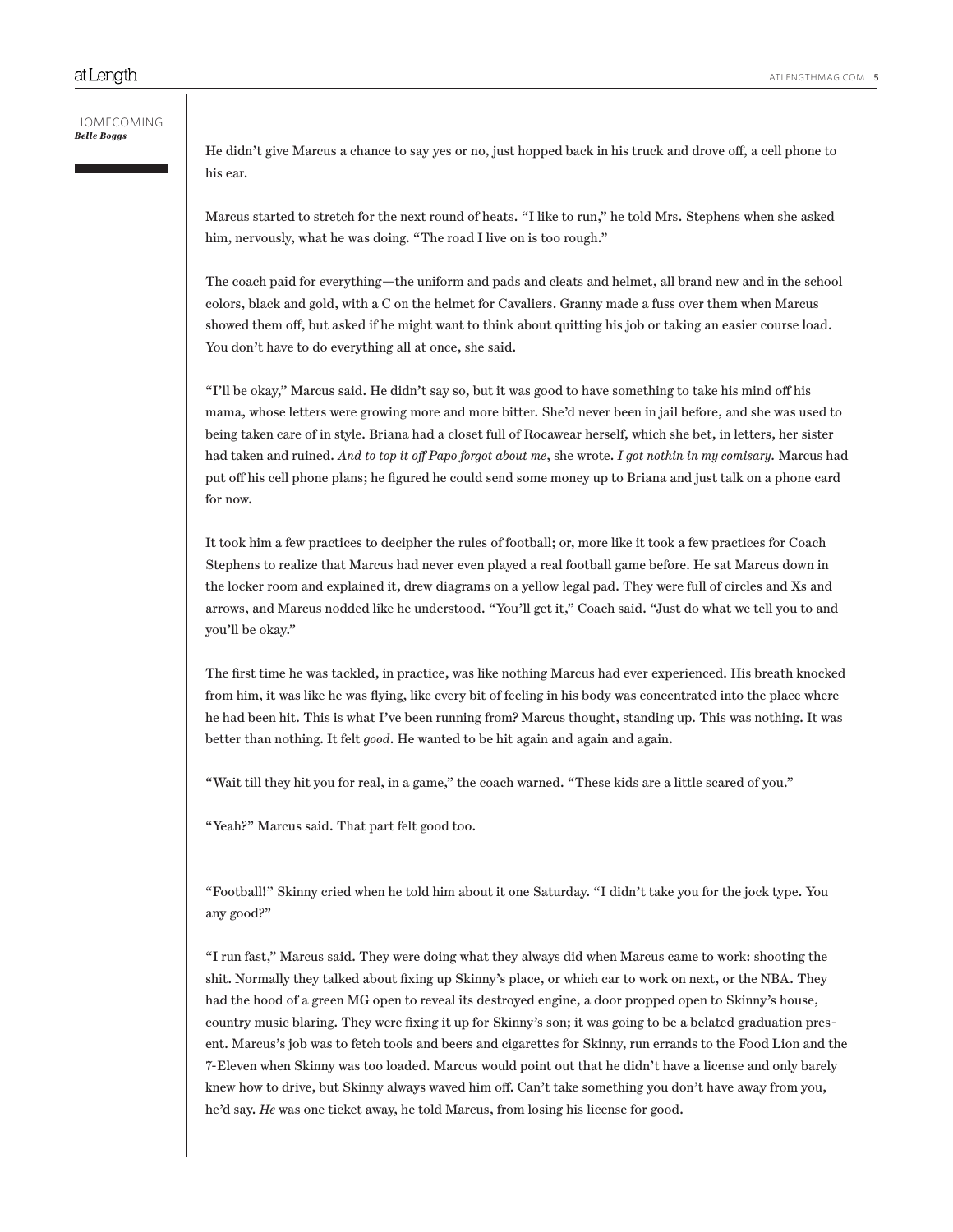"I was on the track team at Boys and Girls," Marcus offered.

"Boys and Girls? What's that, some kinda private school shit?"

Marcus laughed. "Naw," he said. "It's a big public high school in Bed-Stuy. It's got like, five thousand kids. It has a good track team," he added.

"Bed-Stuy, huh?" Skinny leaned under the hood. "That where Biggie Smalls is from?"

"That's the place," Marcus said. That was the thing about Skinny: He knew more than you'd give him credit for just looking at him. "Track up there is like football down here."

"So, what're you doing down here then? Come to play football?"

And so for the first time Marcus told him the whole story, about his mama and Papo and the police raid. Everybody in his family who could be responsible for him had another five years before they could even think about parole. By then, Marcus said, he'd be all grown up. When he said it, it was like the first time he realized that it was true. He'd be a man the next time he saw his dad outside of jail, maybe even his mama.

Skinny shook his head. "That's rough, man. Goddamn police."

Skinny had had his own brushes with the law over the years. He'd been a junkie, and he'd been to jail a few times for that, plus DWI charges every now and again. Now he was clean except for the painkillers he abused for his hepatitis, and all the beer and sometimes weed. He had an ex-wife and two kids he never saw.

"They shouldn't have got messed up with all that," Marcus said. It felt strange, saying it. He'd never passed judgment out loud on his family before. "I mean, we had this two-bedroom apartment, we had plenty to eat. They had more without the drugs than my granny has living down here."

It wasn't true, but it was something he told himself. Before the drugs Marcus and Briana lived for a year in a shelter, commuting all the way to Bed-Stuy from the Bronx so Marcus could stay in his school. It took the whole year of riding trains and being late every day to get them off the waiting list and into Brevoort.

"People do all kinds of things," Skinny said. "You can't know why."

Wheels weren't the only way, after all, to get a girlfriend in King William County. Football was just as good. Being the newest player on the varsity squad was even better than that, and Marcus soon found that he had the pick of the best-looking girls at school. He chose Charlene, a short freshman with thick legs and a pretty, round face. She waited for him at the end of practice, and they walked home together. She lived less than a mile from his house, and there were dense woods in between where they could sneak off and have sex. Charlene was so sweet, she wouldn't even let him dirty his Enyce jacket by spreading it on the ground under them.

"Use mine instead," she would say, offering her dingy down coat.

Marcus wrote mostly about her in letters to Khalil: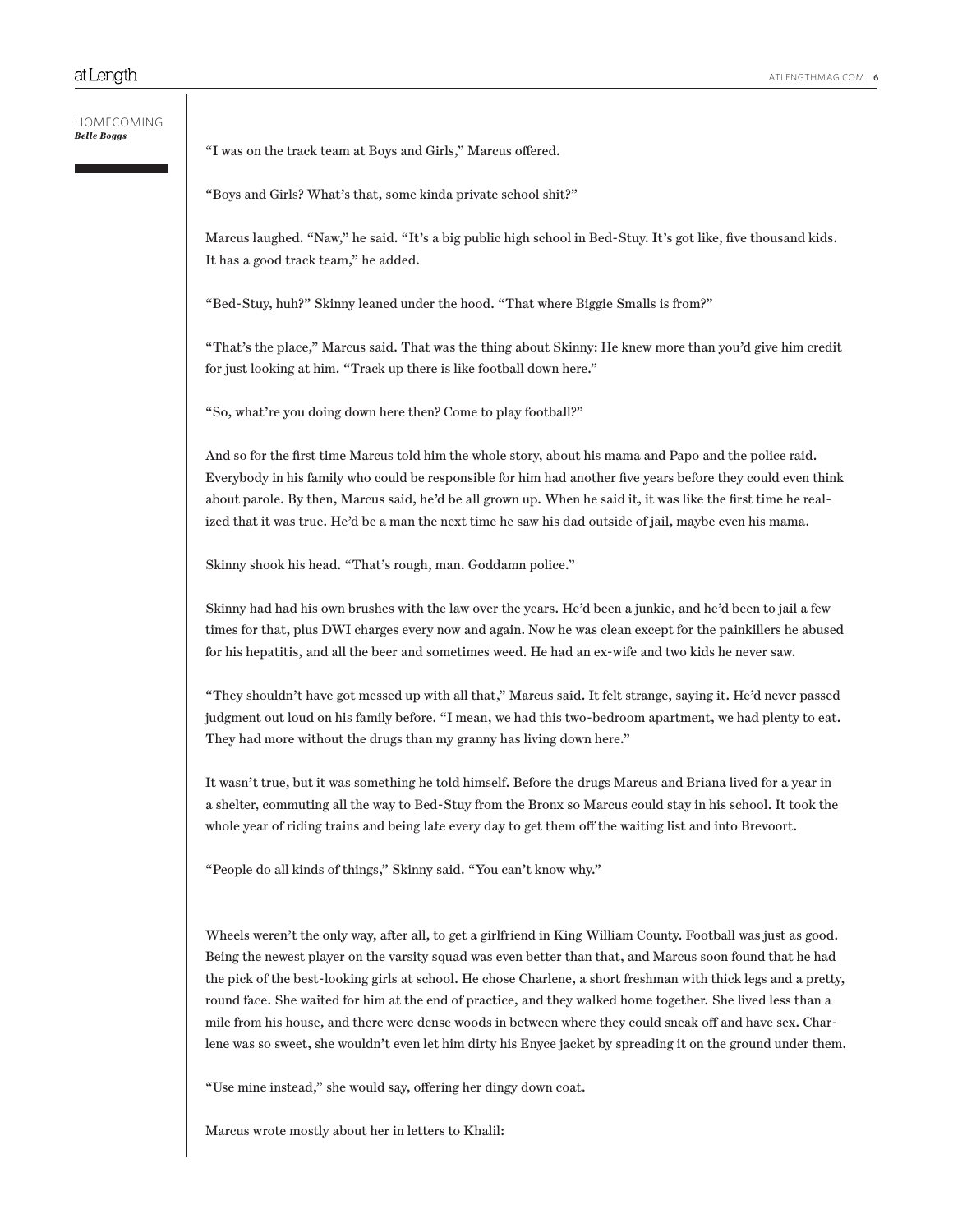*Man, it doesn't take much down here to live large. You remember me, skinny dude who ran track? Well guess what. I've got a fine girl (look at her picture) and a job fixing old Porsches and I'm already like some kind of football star and we haven't even had a real game yet. And the girl, let me tell you. We done it in the woods, in her little bedroom with her teddy bears on the bed, even in a car and I don't have a car yet! She's even smart, not some hoochie, she takes Algebra I and helps me with my Algebra II. Did I mention that she is 14 and never even had none before me?* 

*For real, you should move down here. All the girls are like Charlene.*

This last part was not true—there were plenty of dogs—but it sounded good.

The first game he played was in early October, an away game. Marcus was hit brutally at the end of most of his carries. After the game was over, he thought he'd never walk normally again, and he felt that way for days.

"You need to gain some weight, some muscle," the coach said. "Take some supplements, drink some energy shakes." He wrote out some suggestions on a notecard, even offered to drive Marcus into Mechanicsville to the GNC.

Instead Marcus went with Skinny in his truck, and Skinny even gave Marcus an advance on his paycheck so he could buy the supplements in bulk. Marcus hardly ever made trips outside of King William, and it felt good to be going fifty, sixty miles an hour on a divided highway. "Broadus's Flats," Skinny said, pointing to the wide harvested fields that stretched before them. They said little more than that until they got to the store, where Skinny made a big show of talking to the salesclerks, comparing nutritional information, and joking about Marcus's training. "Our big hope for the championships," Skinny said. "You're looking at the next T.O. right here."

They spent an hour inside the store, and it didn't occur to Marcus until later, on the way home, that Skinny had done all of that talking and label-reading to show off, that he was proud of him. His own son was older than Marcus, in college, but he didn't come around much. At home Skinny had a framed picture of him at high school graduation. He was wearing a long shiny robe and smiling. Marcus tried to remember the last time someone took his picture at home, and he couldn't.

Marcus was ten the last time his dad had been paroled. He was in the fifth grade, and his dad had picked him up early from school. Marcus didn't know that he was coming—the teacher came and got him at lunch, and he'd copied his homework without thought of doing it and packed his backpack and walked into the early afternoon with his dad. It was April and chilly.

They had gone to Coney Island on the F train. Marcus remembered that his dad couldn't keep still on the train. He kept pacing back and forth, reading and rereading the map, tracing his finger along the routes of the A, C, and F trains. When they got to Coney Island, there was a stiff cold breeze off the ocean. They sat with their backs to the wind and ate four Nathan's hot dogs each.

"Man," his dad said, shaking his head. "I missed this."

At the time Marcus didn't think about how rarely, if ever, they'd come to Coney Island. Maybe his dad came out by himself. Or maybe he had come a lot as a child. Probably he just missed the idea of Coney Island. The fact that he *could* come, the same way Marcus would later miss the Museum of Modern Art.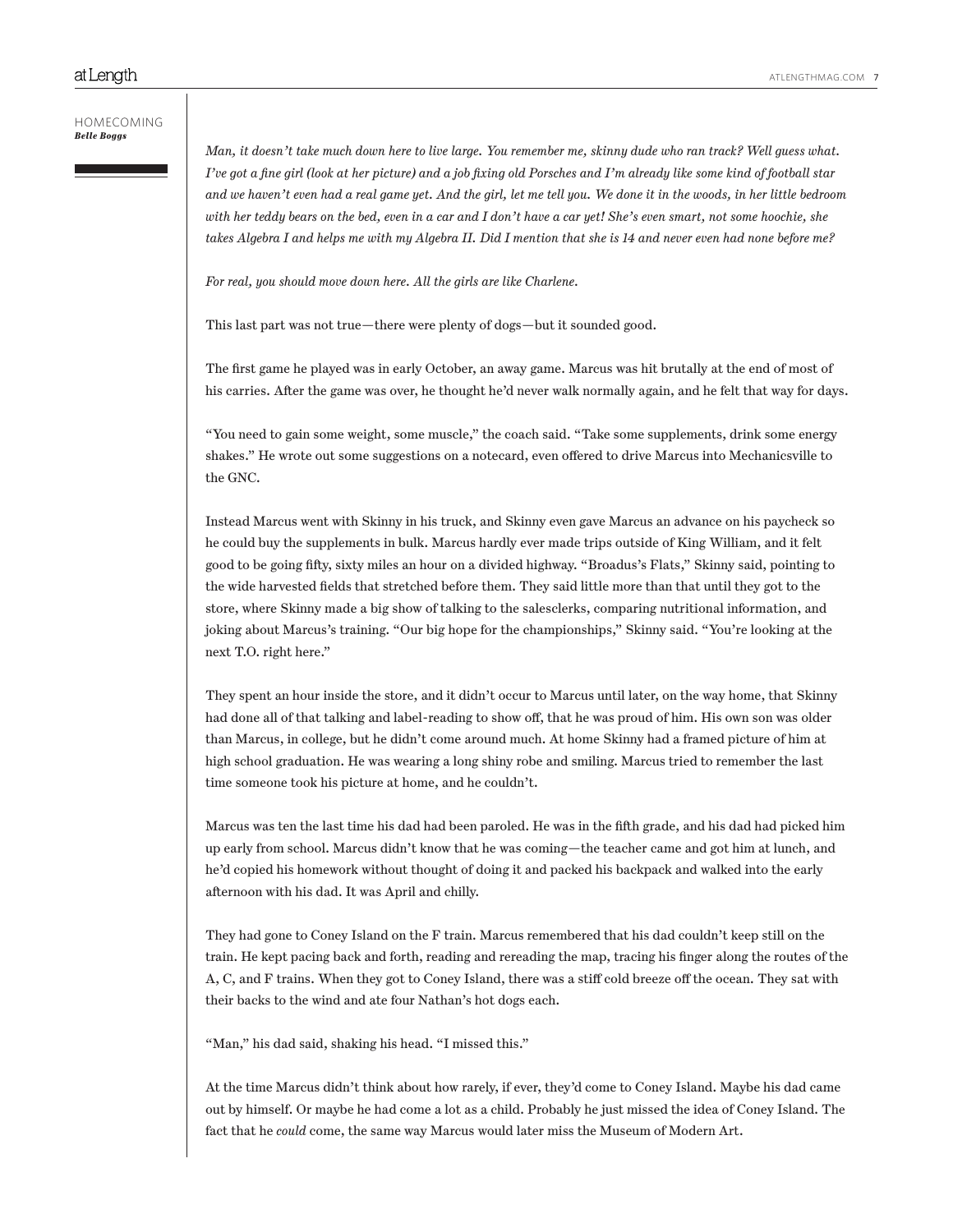"You sure must be glad to be home," Marcus said. The hot dogs made him feel warm, excited. He started asking questions all at once about when Jerome would be coming by to see his mama, and when he would be moving back in.

Jerome held his hand up, palm facing Marcus. "Son," he said. "Marcus. You know it ain't like that."

And he explained he'd probably be back in jail pretty soon, for one damn thing or another. After that they rode the Cyclone, Marcus trying to understand the whole time why it was that his dad would be going back, why parole worked like that. It was hard to think with all that up and down, the Cyclone's short fierce run, the way it felt like it was trying to shake him off on every turn. There was no line, so Jerome gave the operator a ten and they rode it again and again, for as long as the money lasted and a little longer.

Marcus waited for his granny to go to sleep before fixing his Pro Performance mocha-flavored protein drink. She said good night and kissed his cheek, and he heard her door shut softly, her dresser open and close. After a half hour, when he heard her snoring, he poured milk into a tall, wide-mouthed Mason jar and stirred in two scoops of grayish powder. He stood at the counter and drank it slowly, steadily, looking past the uncurtained windows into the blank, black night. The taste was chalky and sweet, and he closed his eyes and imagined that new cells—stronger ones—were gathering up in his arms, his stomach, his back, and his legs.

Over the sound of his own swallowing, he heard a low rustling. He looked more closely through the window, past his own reflection at the oak branches closest to the house. There on the lowest branches were the black shapes of the biggest birds he had ever seen. He thought they might be owls, but they were silent and pointyheaded, black-feathered. He didn't think owls looked like that.

# *Baby Boy,*

*I am writing you from jail, hoping things are going better for you than they are for me. My hearing came and went. It got postponed. I dont know why but I think its something to do with Papo's case. Damn state lawyer hasnt been here once.* 

*I been thinking alot—all I have time to do—and I been thinking about how when you were a baby me and your daddy liked to take you to Prospect Park to the zoo. I had a nice stroller for you, a big blue one I got almost new. We would wheel you around to look at the polar bears swimming in their pool. The sides of the pool was glass so we could sit your stroller in front of it and you could watch them diving under water, rolling around like it was a show. You loved them bears with their dirty white fur.*

*You know your daddy and me we loved you and we still do and we want to make things up to you. Its not right having two parents in jail but thats the way it is for now I guess. You know that I picked Papo for you dont you? I picked him so I would have somebody to take care of you, to buy you what you needed and help you get where you needed to go in life. He was so smart and strong and he took care of us. I never loved him. I guess I made the wrong choice but I made it for you.* 

*I want you to be good, but anything you can do for me, for us, would be good too. I think if I can get a real lawyer I can beat this and we can move. I think we should move to Philly. Love, Mama*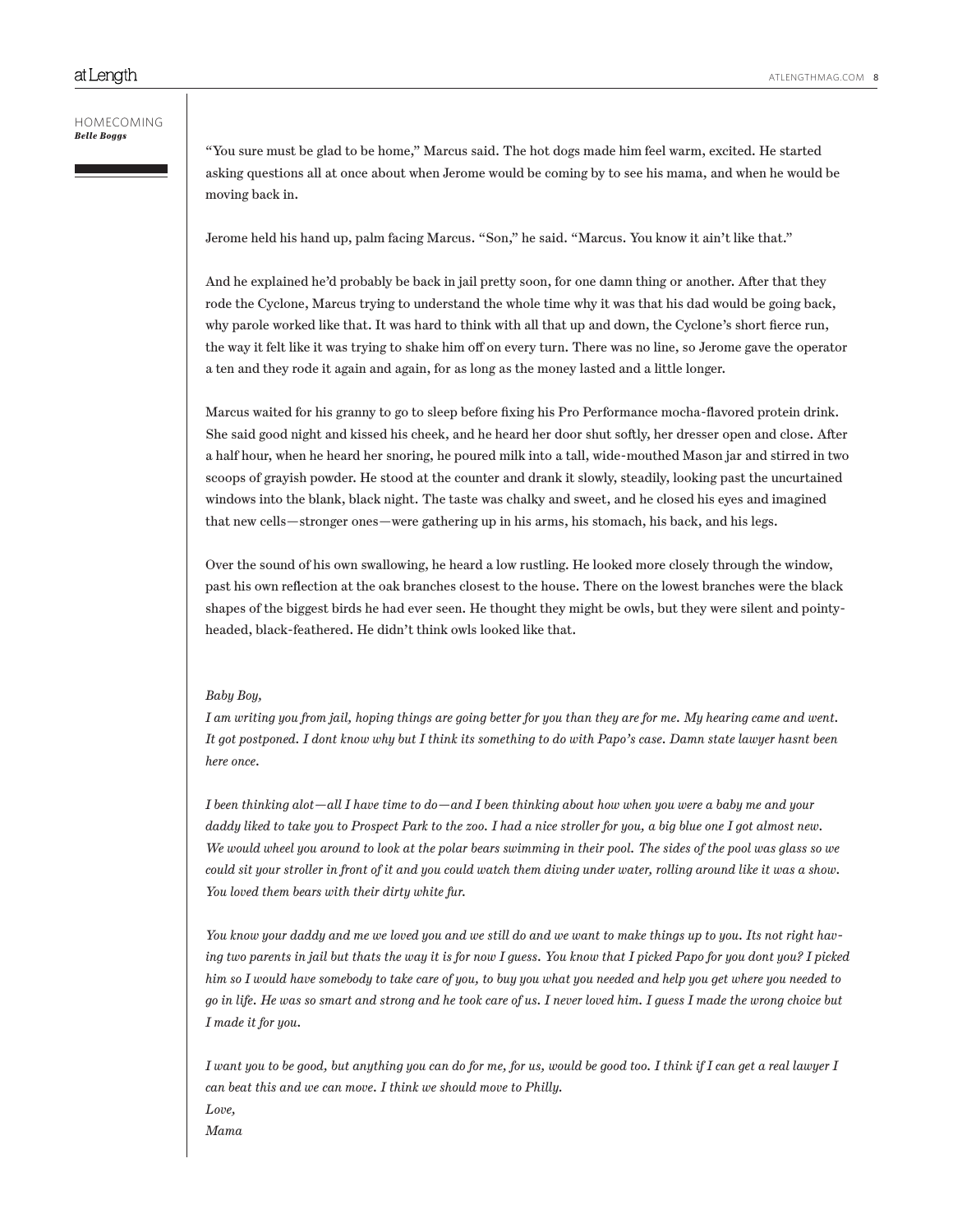By the end of the month, Marcus had put on five pounds and saved two hundred dollars, but it wasn't enough. The Cavaliers had lost an away game and a home game, and Marcus was benched for much of the time for worries about his knee, which he'd twisted at a game they won in Mathews County. "We got you for two more years, might as well save you for then, when you're bigger," Coach Stephens said, but sitting sidelined and costumed, Marcus felt as useless as a cheerleader, and he knew it was because he hadn't put on enough muscle. He could see, too, that Stephens was disappointed, chewing on his unlit cigar and frowning at the field. Marcus felt bad every time he looked at his shiny new helmet, his expensive pads and cleats. Then there were the letters from his mama pleading for money, protection, a lawyer. Marcus knew you couldn't get a lawyer for two hundred dollars. Charlene wasn't speaking to him, even though he'd spent forty dollars on a trip to the mall with her and Skinny. They were shopping for a birthday present for Skinny's daughter, and he hadn't counted on buying Charlene a present too. He still wanted the cell phone, and the new girl he'd been seeing wanted him to have a cell phone too, plus a hundred other things he didn't have.

Tasha Davis was a cheerleader, varsity, seventeen, twin to Wally Davis, the team's quarterback and captain. Their mama owned a popular restaurant on Route 30 and they lived in a brick split-level house with a neat green lawn and a lawn jockey painted white. School days, if Wally could be persuaded, Tasha would pick Marcus up in her mama's old Camry. Tasha always drove and teased Marcus, calling him "BK all day" and "city boy."

Those two are wild, Granny told Marcus. I remember them from when they was little.

Nah, Marcus said.

Used to drive their mama to distraction in that restaurant of hers. A nice woman, but she spoils 'em.

People change, don't they?

No, they don't.

After losing a home game at the end of October, none of his teammates felt like partying. Tasha was waiting for Marcus in her car.

"Where's Wally?" Marcus said. Normally they shared the car.

"He's mad," Tasha said. "He went home."

 Tasha showed Marcus her bottle of Boone's, and they drove on a dark, snaking road Marcus had never been down. Benched again, Marcus was hardly even tired, and what little about the game he remembered disappeared when he saw where Tasha wanted to put the car: in a little gravel spot behind an old burned-down church. After a few sips of wine poured into a Dixie cup, Tasha let Marcus hold her against him in the front seat of the Camry, and he didn't give a thought to Charlene. Maybe it was because Tasha was so different: tall, light-skinned, put-together. Haughty, his granny said. But in the car she was sweet, telling Marcus how she liked him because he wasn't ignorant. Because he'd seen stuff outside of this damn county. She said she hoped she would get in early admission to Grambling State so she wouldn't have to be separated from Wally.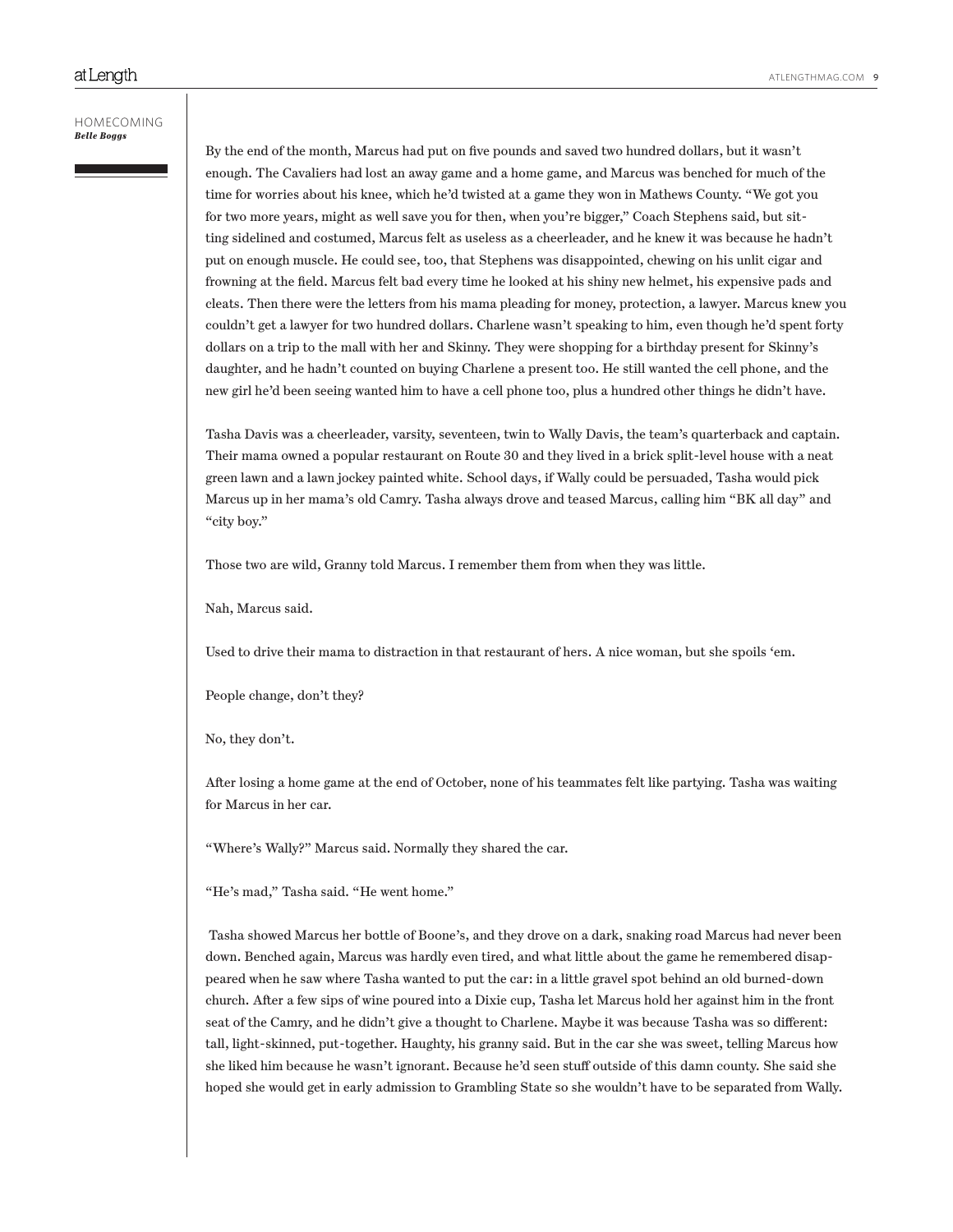"You don't look like twins," Marcus told her. It was a good excuse, he figured, for looking at her and touching her. "I thought you was cousins at first."

"We do too!" Tasha said. "We've got the same lips, same color and shape of eyes. Same hair if he let his grow."

"He's so big," Marcus said. He pinched Tasha's tiny waist. "You tiny, girl."

Tasha squirmed and laughed, pushing his hand away. "That ain't *natural*, you know."

"What?" Marcus tried to kiss her neck.

"Wally being big," she said, pulling away and widening her eyes in surprise. "You can't say you don't know, BK."

"Don't know what?"

Tasha leaned in close to Marcus's ear. "He *dopes*." She whispered it breathily, then laughed a hard laugh and took a drink. "He puts a needle in his ass. Sometimes I do it for him." Marcus didn't say anything for a while. He didn't want Tasha to think he was stupid. Then he said, "I thought he was big."

"You could get a scholarship like him, you know," Tasha said. "With your sad story and your speed, you could get all kinds of college money. You just gotta get play time. What you do to bulk up?" Tasha said. Marcus was quiet, then admitted that he lifted every day and drank the powder drinks he'd bought from GNC.

Tasha wrapped her long fingers around his bicep, squeezed. "I'll tell him to come talk to you."

The drugs came in a plain manila envelope on a chilly, cloudy day. Wally's dealer, a white kid with mirrored sunglasses, met Marcus in a hardware store parking lot in Ashland and took his two hundred dollars in a handshake. Inside the envelope were a clear glass bottle, three syringes, some antiseptic swabs, and a narrow bottle of pills. Marcus drove home in Skinny's truck, checking his rearview mirror the whole way. He dropped off the truck, threw the keys into the floorboard, and walked off the reservation with the envelope under his arm like a school assignment.

At home, he stashed the drugs in his dresser, then under his mattress. He told Granny he wasn't hungry but made a shake in front of her and took it back to his room. He leaned back in his bed and drank slowly, watching the darkening windows for those big black birds. It was chilly, air seeping in from every crack. He pulled on an Ecko sweatshirt and shook a woolen blanket over his legs.

After a while Granny knocked and pushed the door open. She had a pile of blankets in her arms.

"You warm enough?"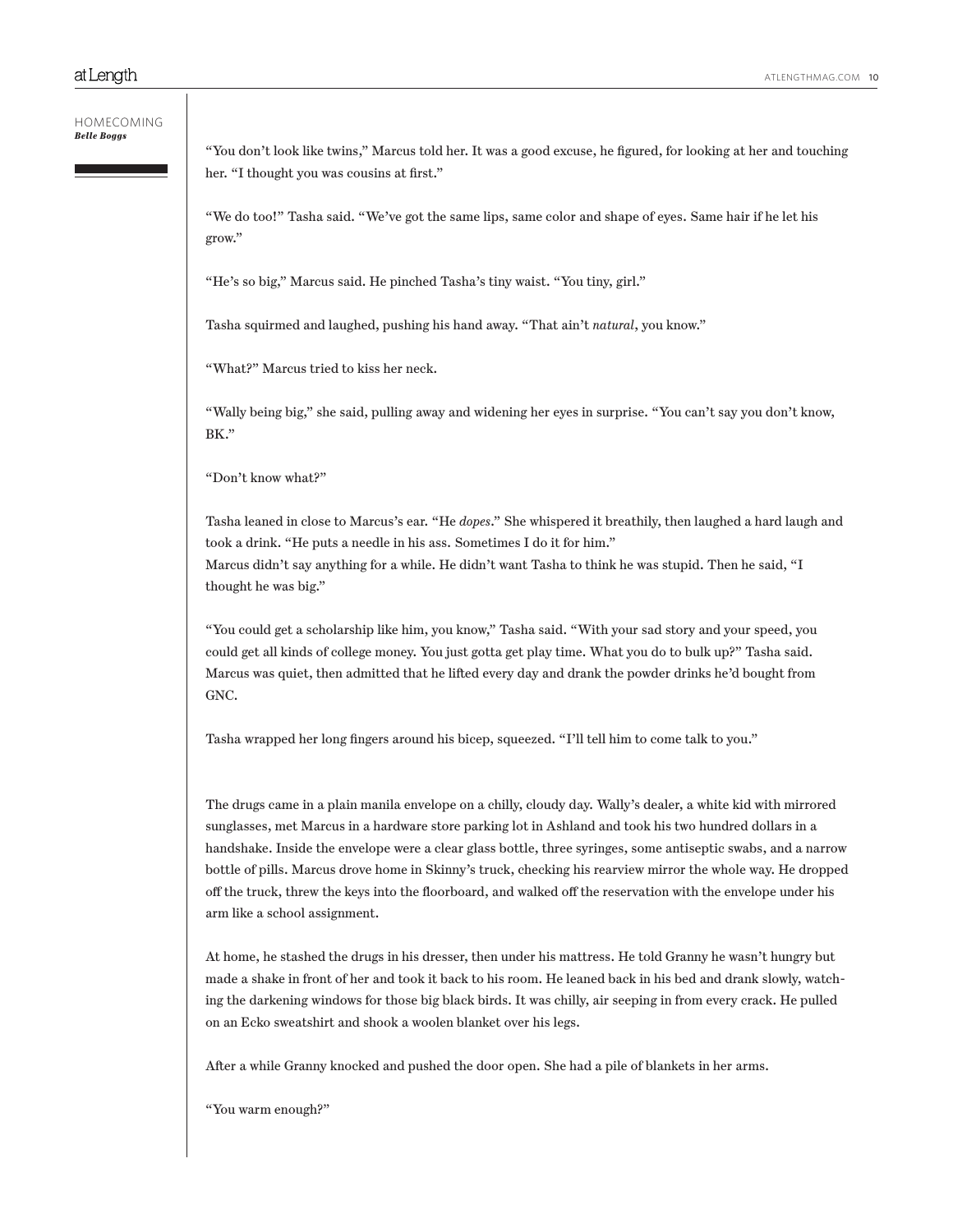"Sure," Marcus said.

"Time to cover up these windows soon," she said.

Marcus asked what she meant.

"With plastic," she said. "I put plastic sheeting up in the winter to keep the cold out and the warm in.

What's that you're drinking?" she said.

"It's a shake the coach said to drink," Marcus said. He could feel the milk drying in a mustache. "For nutrition."

"I thought only old people drank those drinks," she said, looking around for laundry to collect. "You'll do it for me then? You'll get the plastic and staple it up?"

Marcus said sure. He asked her about the birds he'd seen—what were they? Owls?

"Buzzards," Granny said, shaking her head. "Not owls, buzzards. We've got a buzzard problem in this county, but they won't hurt you if you don't bother them." She looked around at Marcus's careful pile of schoolbooks, the CDs stacked on his dresser. "You do keep a neat room," she added skeptically, as if that were proof he wouldn't go messing with buzzards.

Marcus stood to close the door behind her.

The raid happened on a Saturday, early, while everyone but Marcus was asleep. Marcus was running at Boys and Girls. When he thought of that morning now, he remembered things in separate fields of sensation: the way the sun looked coming up over the Albany Houses, the sound of the LIRR rushing by, his feet slapping the track. He had on new shoes that Briana had bought for him, black and red Nikes, and he remembered their stiffness on his feet. There was a rock in one of his shoes, a tiny pebble near his left heel, and he remembered its pressure, and stopping to remove it. No one was at the track; it wasn't even seven o'clock. No one was on the street, and the only cars he remembered were livery cabs and yellow cabs on their way down Atlantic Avenue, back to wherever it was that cab drivers lived.

He had run for about an hour. His lungs burned a little, and he had a fine beading of sweat all over his body. His hamstrings tightened as he walked slowly home, drinking water. He thought he'd stretch when he got home, maybe take a nap or do some homework: a five-page personal essay on any topic.

The cops were parked outside, sirens off, when he came inside. It wasn't unusual to see cops outside his building, but he had a nervous feeling as he walked up the stairs, and a dread thud in his chest when he saw his own apartment door open to the hall. Then he heard Briana crying and saw Papo in his shorts and no shirt, hands cuffed behind his back. The coffee table had been tipped over, a basket of laundry that Marcus had done the night before was upended, underwear strewn from one side of the small living room to the other. Sit on the couch, a black cop said to Marcus. He sat. There were no cushions on the couch, so it was uncomfortably low and hard, and he was close to the floor, where almost everything they owned had been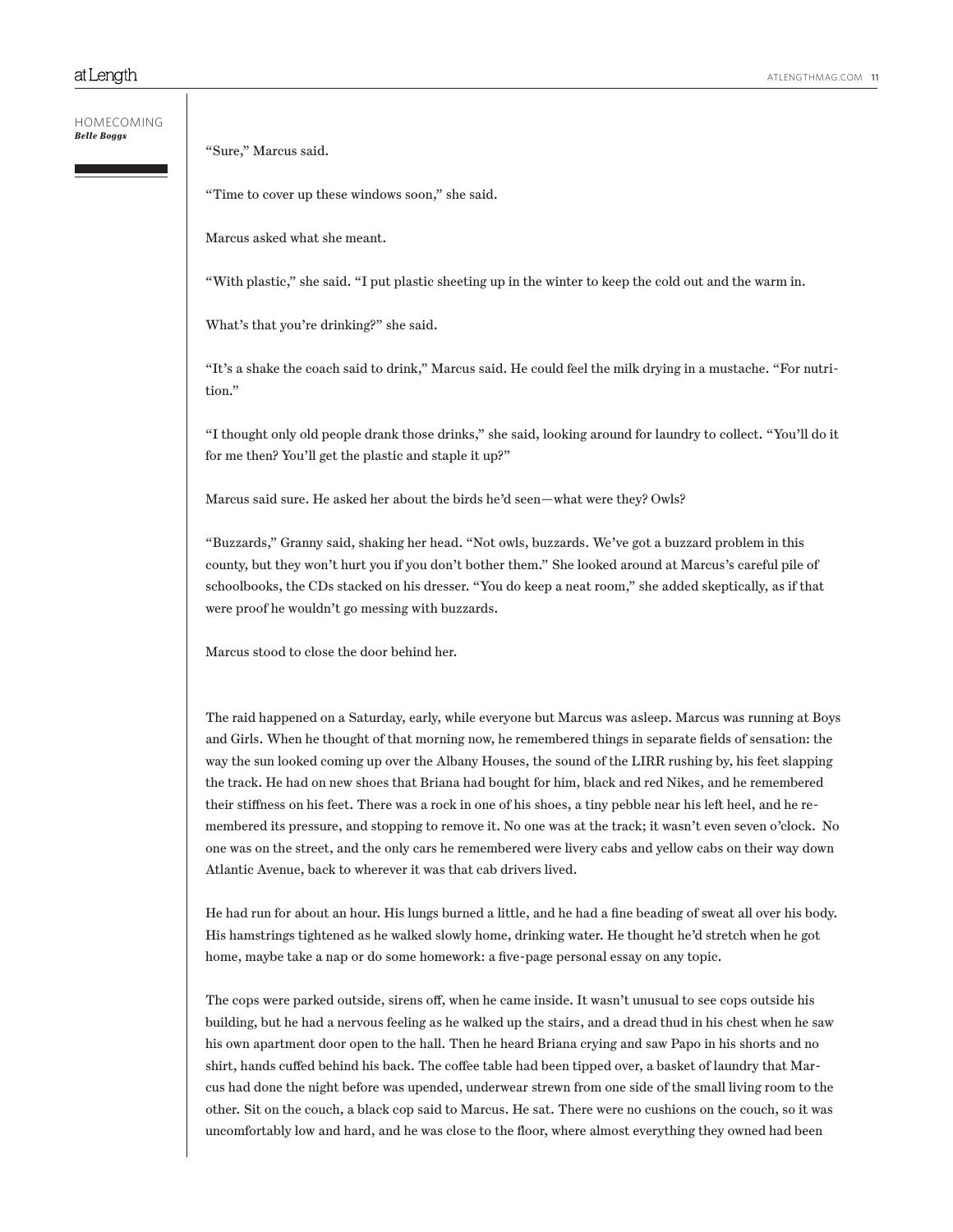tossed. Marcus could see past the living room to the kitchen, where the fridge and freezer doors stood open, their contents spilled onto the floor. All the drawers had been dumped. In the hallway, mounds of clothes and shoes were piled outside of both rooms.

The mistake, Marcus learned later, had been Briana's. That was why she was crying. She had a package she was supposed to stash at her cousin's. She'd been drunk the night before, too lazy to go out and get it done before Papo came by. It had been raining; she put it in the freezer.

Papo had a tattoo on his neck from when he lived in Los Angeles, and a lady cop was asking him about it in an angry, teasing way. His head was thrown back, and he kept saying in a low voice, *Shut up, Bri, don't say nothin', and I want my lawyer*. When she saw Marcus she wailed louder.

And Papo, louder: *Come on, Bri. Keep it tight.*

It took almost the whole day for them to release Marcus into his aunt's custody. They must have asked him a thousand questions. The only one he knew how to answer was, where was he? Running, he said. Running the track at Boys and Girls. Even that question, the only one with a simple and truthful answer, they asked over and over again.

The waiting, that's what Marcus remembered when he thought about that day. Waiting on a wooden chair in a cold, yellow room. When he turned over his own contraband in his hands, when he swabbed the place he'd chosen, when he drew the medicine into the needle.

He thought about waiting, not knowing what was happening. He thought about the last time he saw his mama, her messy hair falling out the elastic, no makeup, a crust of sleep in her eyes. Through the prison shirt he could tell she wasn't wearing a bra.

Be good, she said, then pressed her fingertips into her eyelids and groaned. It's me that's bad. You always been so good.

At practice he did high knees, butt kicks, crazy legs. He power-skipped across the field faster than anyone, did power slides, quick feet, carioca. He jumped, hitting his knees against his chest so hard it hurt. If the coach said to do five reps, he did eight. After practice he ran cross-country in the scruffy little patch of woods behind the school. "Don't overdo it," Coach Stephens said. "We don't want some hunter shooting your ugly ass."

He was like a TV coach—they were all ugly, stupid, sorry sons of bitches at practice. He drilled them on scenarios and plays, and if they didn't say their answers loud enough, if they didn't shout them like Marines, he mocked them, got in their faces. But before games he slapped their backs and told them they were the best, and they all bowed their heads to say the Lord's Prayer.

In the school's sweat-humid gym he bench-pressed 160 pounds, curled twenty- and thirty-pound weights, did incline sit-ups and leg curls and lat pull-downs. Sometimes at work Skinny would catch him doing squats and shake his big, bearded head. Then he would threaten to make Marcus drink a six-pack of beer, ruin all that work, but instead he fed him hamburgers, lean steaks, soups cooked from scratch. He kept a mug in his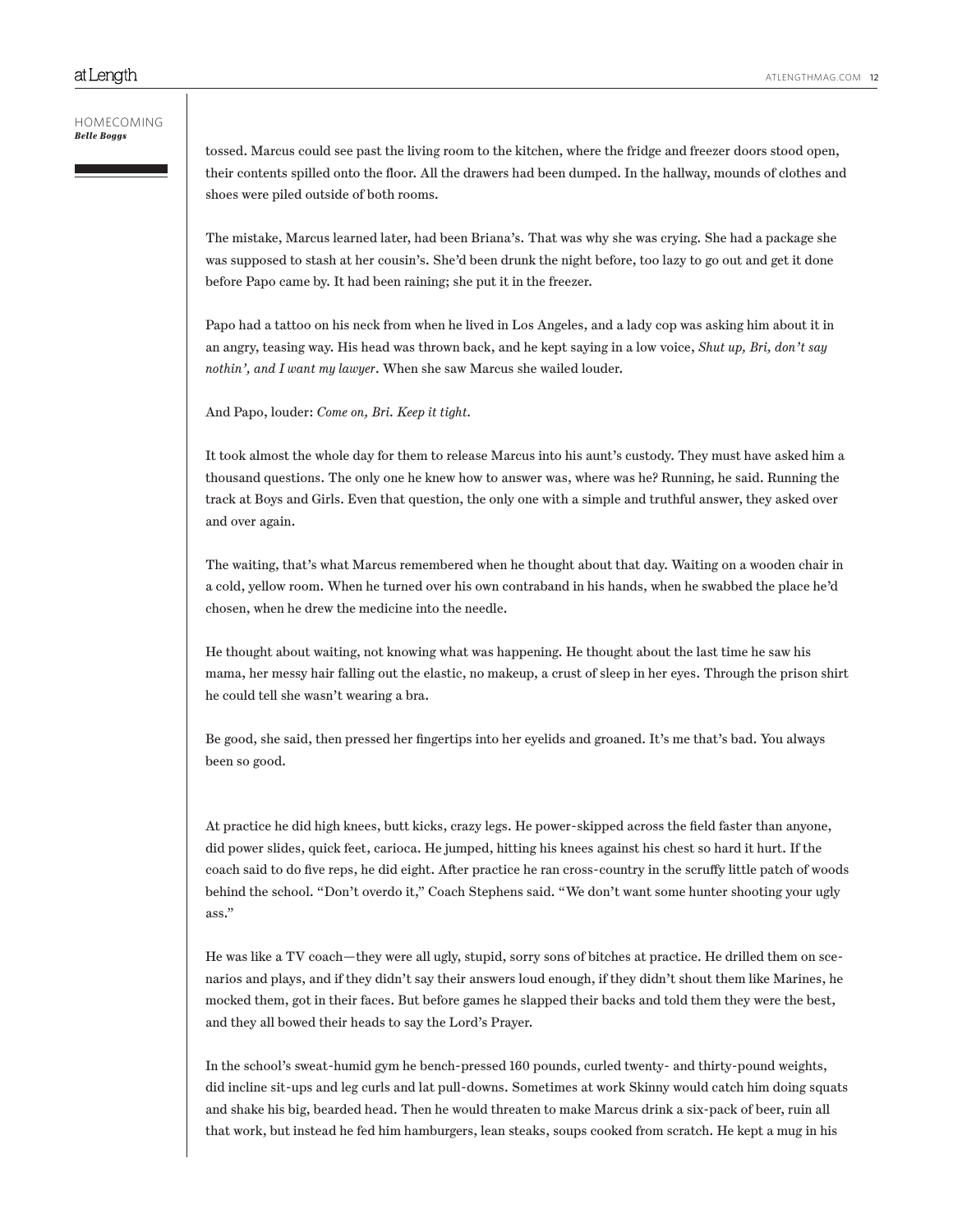freezer and a gallon of milk in the fridge for whenever Marcus came by.

He gained a few more pounds, then leveled off. "You need to buy the whole package," Wally told him one day on the drive home from practice. "The, the…testosterone pills, the T-400, it works together with the other." Wally seemed to always be forgetting what he was about to say. He would snap his finger in the air or thump his head until it came to him, or say "you know" and "the thing." Marcus once asked Tasha if he'd always been like that and she said, what, you think it's the drugs? Wally's just got a lot on his mind.

"How much is that?" Marcus asked.

"One-fifty."

Marcus shook his head. He'd just sent some money to Briana; he'd bought some groceries for his granny and finally paid his textbook fees. You didn't have to pay textbook fees at Boys and Girls, just like you didn't have to say "free lunch" at the cashier in the cafeteria. There wasn't a cashier. Lunch was just free. "I don't have it."

"I could loan you—"

"No," Marcus said.

"If you had some, you know, connections, there's hardly any competition around here."

It took Marcus a moment to understand what he was saying. They turned onto Marcus's road and Wally stopped the car. By now the road was deeply rutted, and Wally wouldn't drive his mama's Camry down it. Marcus made ready to get out. The tops of the pine trees swayed in the wind. Marcus zipped his jacket. "No, I don't know nobody."

"You sure?" Wally asked. "'Cause I know you came down here pretty quick. You just have to get the stuff, that's all. Anything. Some weed, some coke. You could sell crack. Crack for crackers."

"I'm sure, man," Marcus said. He got out and leaned in to thank Wally for the ride.

"My sister, she's hard to please for long," Wally said. "'Specially if you're broke."

Homecoming was late this year; Tasha was on the committee that picked the song and the theme. She told Marcus he'd need a patriotic vest and tie for his suit. The theme was "Red, White and Blue"; the song was "Courtesy of the Red, White, and Blue" by Toby Keith. Tasha had fought hard for "Air Force Ones" by Nelly. She told the other cheerleaders, most of them white, that it was patriotic, too, but they didn't buy it. She gave in, picked a red dress, strapless, with shimmery white insets in the skirt. She thought Marcus would be pleased by this theme; it was in memory of 9/11. The year before, she said, the memory had been too fresh, so it was time they did something. That year the song was "Country Grammar" by Nelly.

Marcus thought it was funny how serious everyone here got about 9/11. There were FDNY and NYPD T-shirts and caps for sale at the gas stations, plus "These Colors Don't Run" and "Never Forget" bumper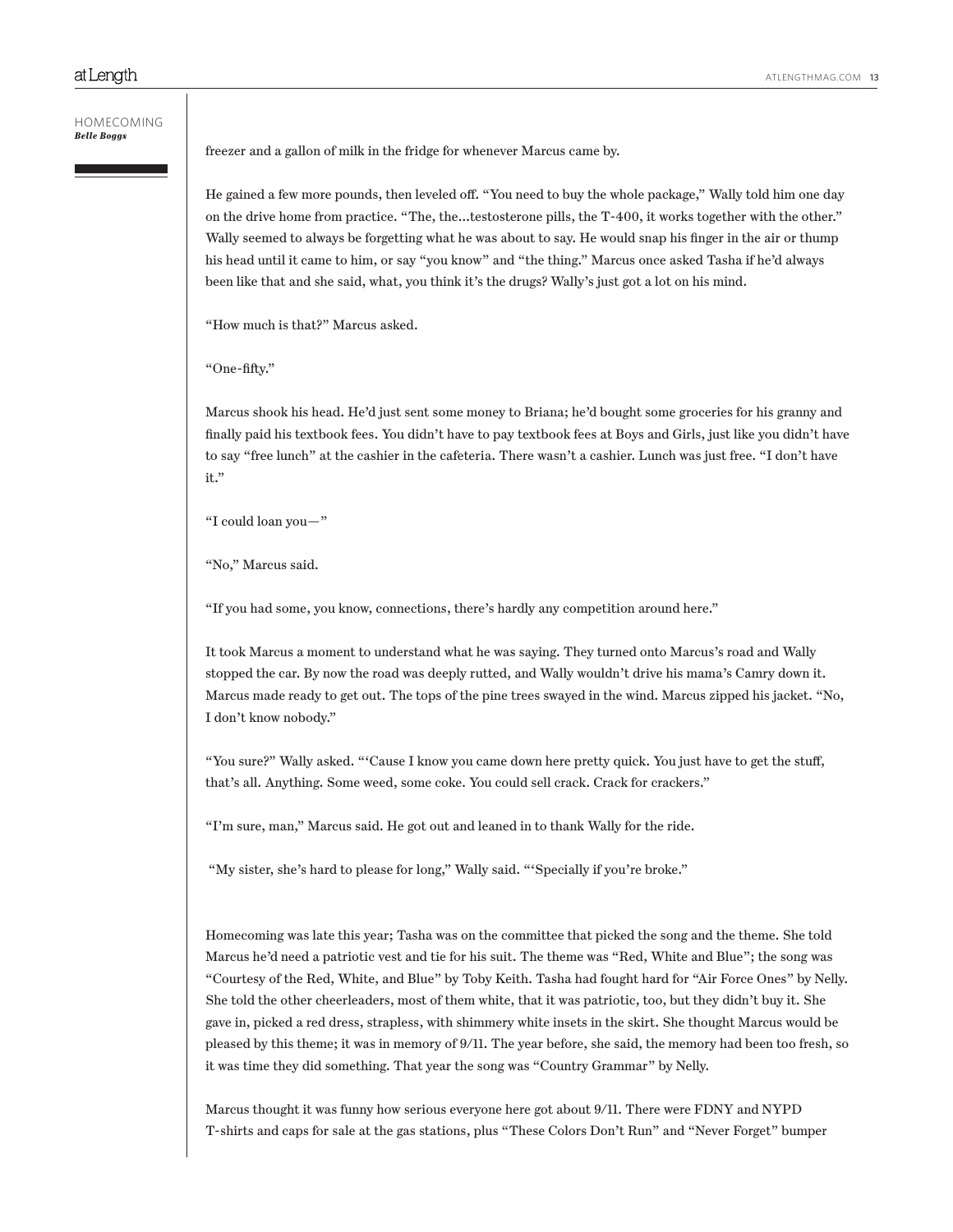stickers. He didn't tell Tasha how nobody he knew at home thought much about it; at Boys and Girls, they'd talked and laughed as usual during the moments of silence, and never paused to say the pledge or sing any anthems.

Marcus didn't have a suit, but he didn't tell Tasha about that either. He needed one anyway, he figured, for his mother's trial, but he needed so many other things too: the cell phone, free weights for his room at Granny's, plastic sheeting for the windows, more money to send to Briana. The Mercedes wasn't done yet she still ran rough, and her body was a patchwork of primer spots. Skinny said hell, drive his kid's MG—it was almost completely restored, Skinny's best work in years. The MG wasn't exactly what Marcus had pictured himself driving up to pick up Tasha, but the paint job was so shiny he could see his reflection in it. He squinted at himself in his long T-shirt and coat, pictured a sharp gray suit in its place. Marcus would be seventeen in March; he was almost a man.

He and Wally got the Ecstasy in D.C. from a club-owner friend of Wally's dealer. Wally picked Marcus as partner, he said, as a marketing maneuver, that and loyalty to his sister. They would tell the kids in King William that it was from New York, let Marcus do most of the selling. Waiting outside Passions II in his mother's Camry, just off a busy avenue in the northeast part of the city, Wally tapped his fingers against his knees and wobbled his legs, nearly shaking with nervousness. Marcus knew it was also his experience in cities that made him partner. The neighborhoods they'd driven through to get there didn't look much like the worst neighborhoods Marcus had been to in Brooklyn, with their towering brown-colored projects and elevated railroads and truck depots ringed with high, razor wire fences. Everything was low and crouching, groundoriented instead of sky-oriented. The buildings were two-story frame houses that leaned into one another or crumbled into empty lots. Next to their car, a seagull picked at a McDonald's bag.

"Man, what is it about seagulls and the ghetto?" Marcus said. "Those must be some lost-ass birds."

Wally didn't say anything, so Marcus went on: "Maybe they're looking for some bootleg DVDs."

When Wally didn't laugh Marcus knew he must be really nervous. He had a lot at stake: the scholarship, for one, plus his mama'd probably kill him if she found out he even drove the car to D.C. She thought he and Marcus were going to Richmond to shop for the homecoming dance. Marcus thought about what he had at stake. Not much, he guessed—a job running errands for an ex-junkie. His granny would sure be mad, but his mama and daddy couldn't say much, could they? He envied Wally, with his big muscles and his nice house and all he had to lose.

When the metal door opened and a man in dreads waved them inside, Marcus nodded at Wally to reassure him. They didn't say anything as they got out. Wally had to close his car door twice to make it stick. The nightclub was cavernous and empty. On a landing a DJ was setting up his equipment. The perimeter of the room was set with dirty couches. There were smeared, hand-printed mirrors along one wall. Marcus and Wally sat at the bar and waited for Wally's dealer's friend. Wally's dealer had said to put the money in a FedEx envelope. Wally took the envelope from his backpack and set it on the bar, then changed his mind and put it back.

Marcus was expecting someone who looked like Papo, or the men who used to sit in their trucks on Nostrand Avenue with a thick chain and a ring on almost every finger. Instead they were approached by a muscular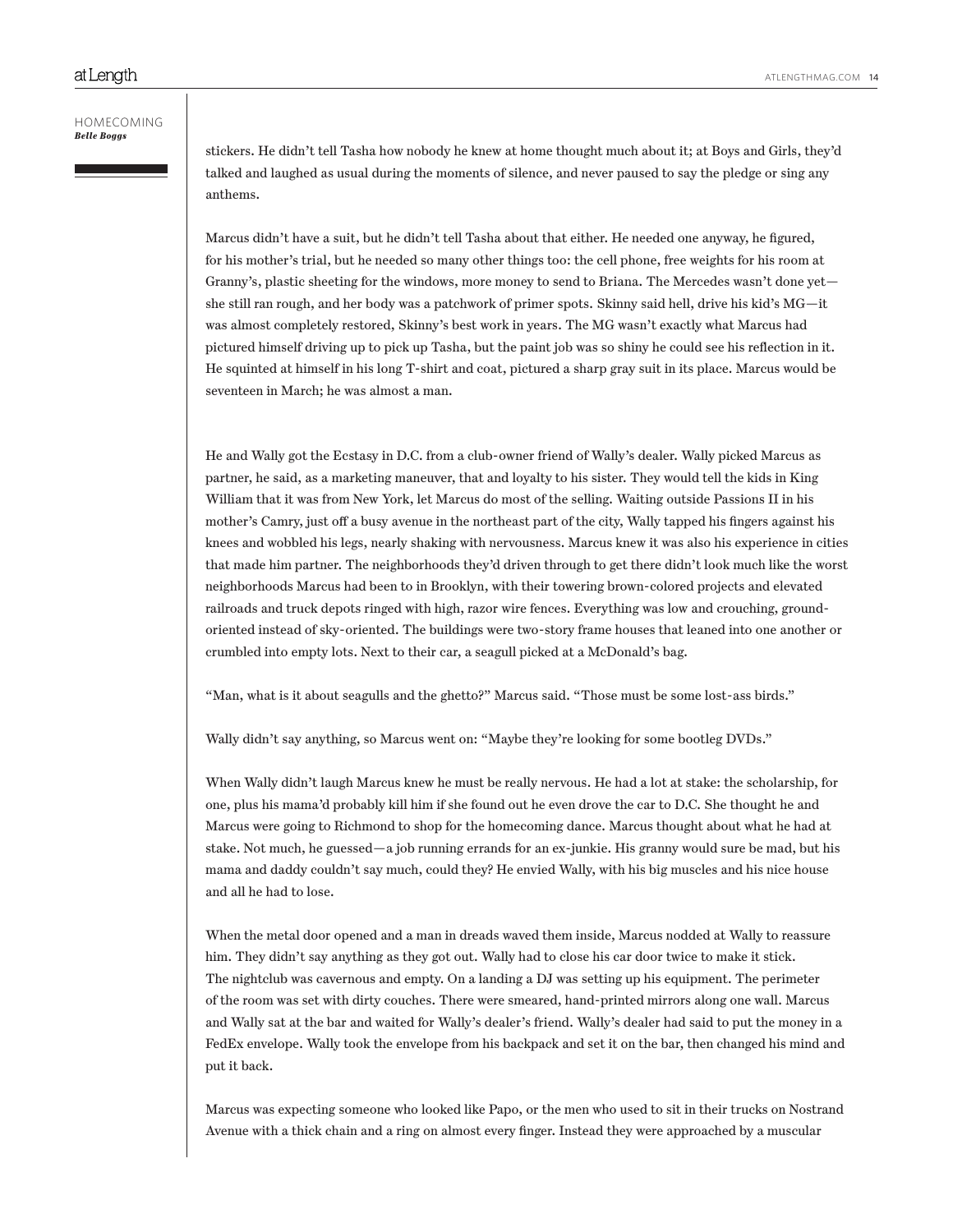# at Length

#### Homecoming *Belle Boggs*

man of about forty wearing a lavender dress shirt. He smiled broadly at them. "You must be Marcus and Wally. I'm Tony." He sat down next to Wally and asked the man in dreadlocks to bring them three Cokes. Marcus saw Wally's hands shake as he handed him the envelope.

Tony looked in the envelope for a long moment. He nodded to the dreadlocked man.

"I hear you boys are football players," he said, standing. His voice was friendly and calm.

"Yeah," Wally said, straightening up like he was a recruiter.

"I played," he said thoughtfully. "But that was a long time ago. I had a coach that would bust your ass. They still doin' that?"

"Sure," Wally said.

"I hated that motherfucker."

Tony bounced his fist lightly on the bar, like he'd cleared something up. "Well, thanks for stopping by, boys. You're always welcome here. Don't forget your radio."

On the bar a few feet down from them had appeared a small black nylon bag; it might have held a CD player. Wally picked it up as they went out.

Fifty-fifty, that was how they would split it.

Everybody had a part to play. Wally had to secure the connection, pass the word around school. He started by giving a couple of pills to Percy Wills, a big redneck everybody knew smoked weed after practice, and L.T. Betts, a stoner kid who hung around the field waiting for his girlfriend to be done with color guard. "Be more at homecoming," Wally said. "But not for everybody and not from me. I got these from Marcus Conway. He says he got some more, but only for those that can keep they mouths shut. Forty a pill, have yourself a good ol' time like they do in New York."

Marcus had to look sharp, keep his clothes clean, run the ball. He had to buy new clothes for the dance, get an all-blue corsage for Tasha, wash the MG on loan from Skinny. Granny didn't want him driving it at first; she frowned into its paint job, saying no young man needed such a shiny car, but she gave in after he told her he could keep it until Sunday, to drive her to church.

The game was on Friday, the dance was Saturday. Before the game and without Granny's knowing, Skinny cooked dinner for Marcus, Tasha, Wally, and Wally's girlfriend, Shay: barbecue, coleslaw, and potato salad and sweet tea for the girls, homemade energy bars and milk for the players. Granny had made it clear that after the borrowed car and the dates, Marcus was to *stay home some*, to drive her to Tappahannock for shopping and to her Ladies' Circle but other than that to *stay home* and do his homework. But even she wasn't hard enough to spoil homecoming week. She'd seen his father through it, after all, twenty-some years before.

Jerome had been a football player, too, though he didn't get to play as much as Marcus. But as the season advanced, as Marcus ran yard after yard, Jerome just got better and better. The way Granny told it, racism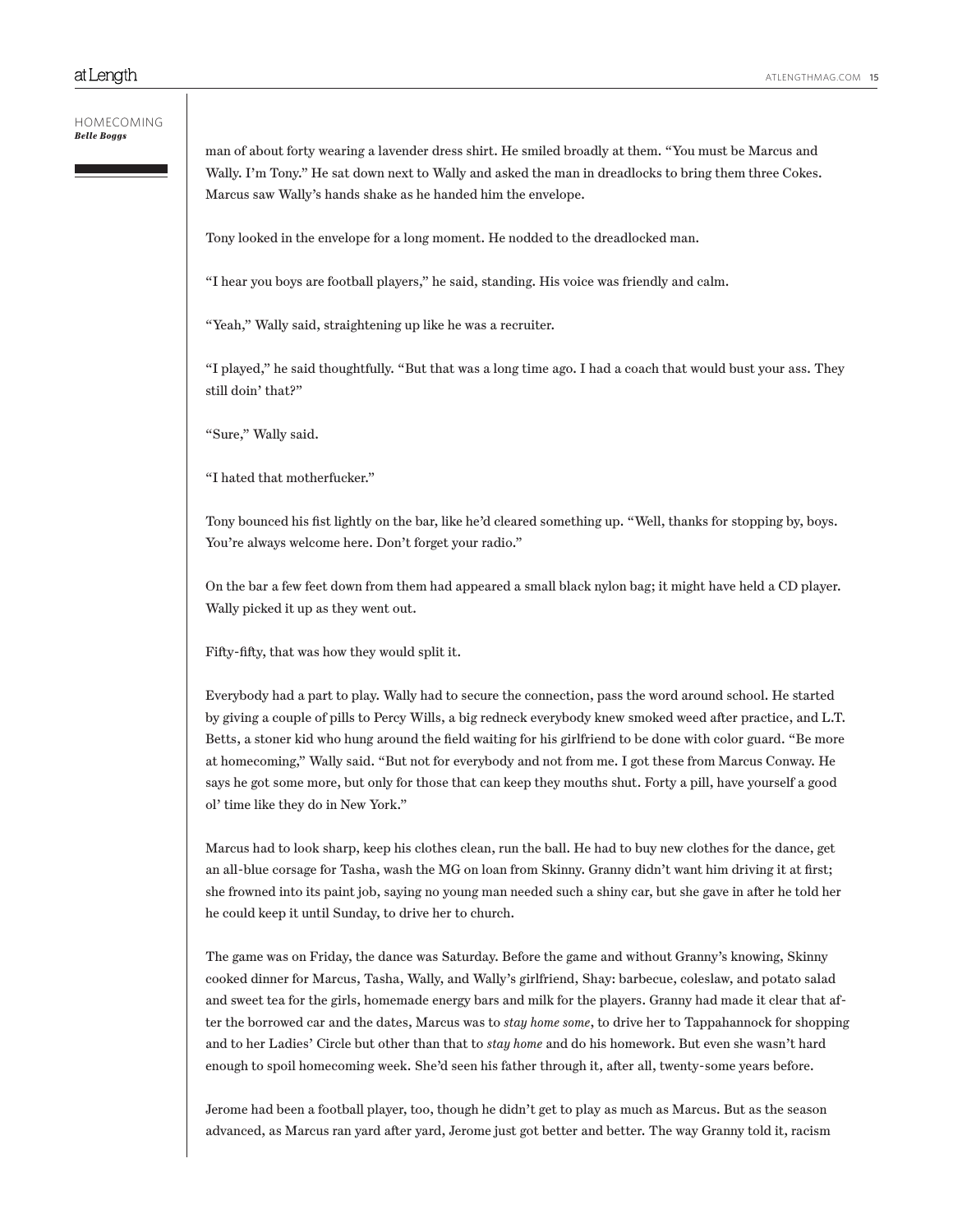was the only thing that kept Jerome Conway from the pros. He'd been a wide receiver—and fast, Granny said. "Like lightning," she'd say, shaking her head as if at a driver going too fast down her road. Marcus hadn't grown up hearing any of these stories; he knew his dad played, but it was never anything he made a big deal over.

Skinny, he was another story. He'd been at King William about ten years before Jerome, and he claimed he never played a single sport, not in any organized way. Marcus thought he must have regretted it; how else to explain the homemade granola bars, the time it must have taken to clear his table and four mismatched chairs of paper and tools and parts catalogues? The barbecue sauce he'd made for their dinner was a homemade, secret recipe. Marcus didn't think he'd ever had homemade barbecue sauce. It smelled delicious.

"Aw, man, just a taste," Wally said as his sister laughed and licked her fingers in front of him. It was almost time for them to go. Skinny was brown-bagging the plentiful leftovers for after the game. "After you've kicked King and Queen's ass good," he said. "Not before."

Marcus hadn't said much at dinner, but he wasn't sweating the game. King and Queen would be an easy defeat—both their good players were hurt, and they'd beaten them bad in September. With all of them crowded into Skinny's kitchen and Skinny bustling around them like someone's mom in dark glasses and lowslung Wranglers, Marcus felt anxious and embarrassed, the way he'd felt when his track coach came over to his apartment at the Brevoort Houses and Briana had just gotten up from a nap. Did he have to smoke in this tiny-ass house? Marcus coughed dramatically and his hand back and forth in front of his face. The room suddenly felt too small, crazy-small, and he thought how Tasha and Wally must see it. A run-down shack with a fat Indian drinking himself to death. A coffin. Marcus craned his neck to read the time on the stove's clock.

"Better go soon," Marcus said.

But Wally wasn't listening. "This'd be a chill place for an after-party tomorrow night," he said. He stood and walked to the room's only window, onto the field across from Skinny's. It was true; the field across the road was empty and open, inviting. "Shit," he said. "What's that?"

Skinny had been drinking—a lot, even for him. He was slurring his words, and he stumbled as he moved to stand next to Wally. "Goddamn it," he said, grabbing a broom and rushing outside. The little house shook as he opened the front door and stomped onto the front steps, waving his broom.

"What the hell?" Tasha asked.

"Buzzards," Skinny announced. He seemed soberer, more awake. "Can't keep 'em off my property."

"They hunting something?" Wally asked.

"Buzzards are scavengers," Skinny said. "They like dead meat. Rotting meat."

Everybody looked at the barbecue. "No, not that," Skinny said. "Something must have died down there, on the riverbank." Marcus didn't admit that his house had buzzards too.

"So," Wally said. "Cops come around here, like at night?"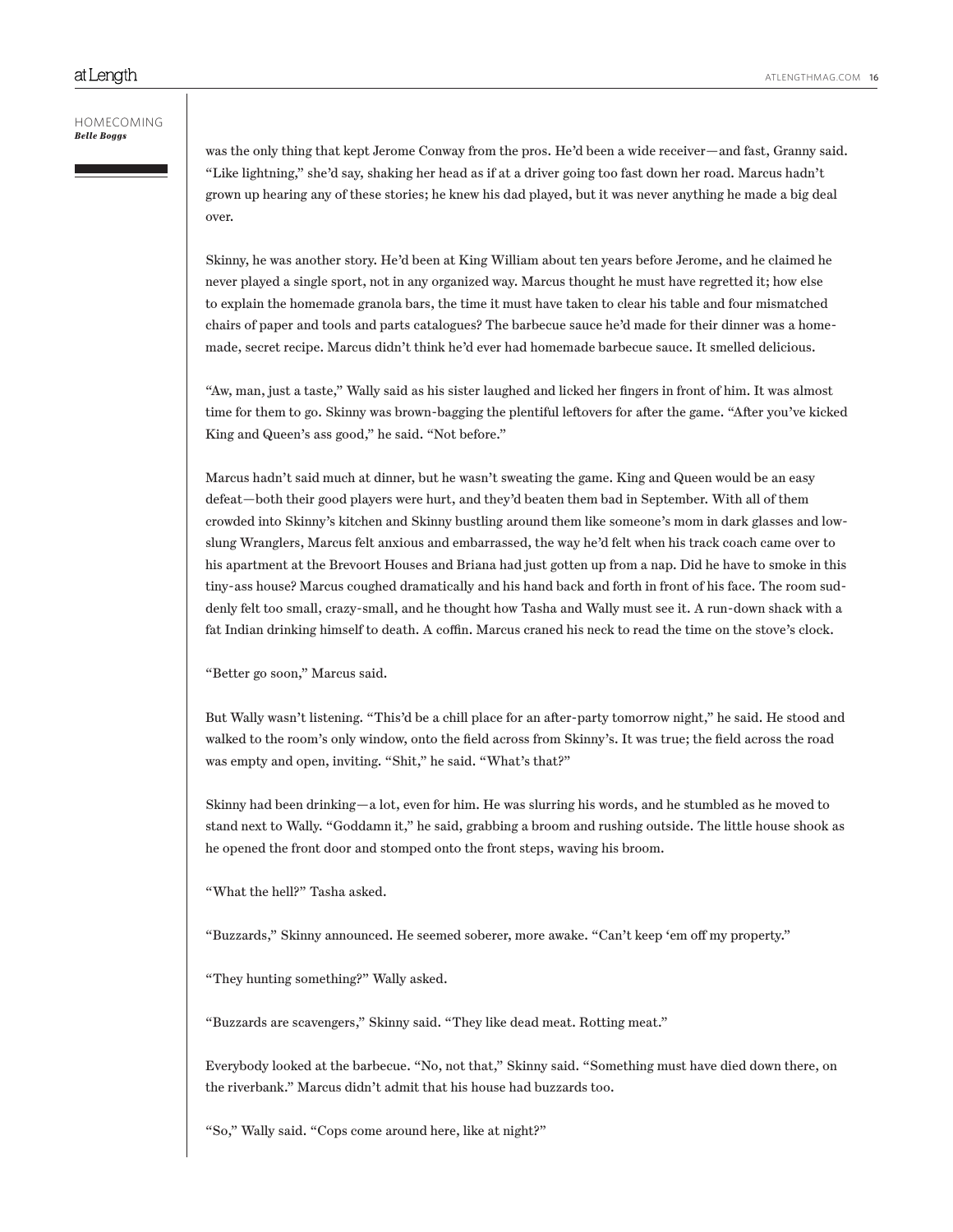Marcus interrupted. "We can't—"

"No, it's all right," Skinny said. "I don't think I remember them coming by lately. It's pretty far from the Fas Mart, pretty far off Route 30. I suppose if you wanted to come here and drink some beer there wouldn't be any harm in it. I can't be responsible, but I can try to keep an eye on things."

Marcus was shaking his head even as Tasha and Shay and Wally were grinning and planning and thanking Skinny. In his excitement, Skinny spilled a full can of Budweiser across the cluttered little dinette.

But then Marcus started thinking about Tasha in her cheering uniform, Tasha after the game, and about borrowing the MG. And finally about the game, about running, and suddenly he forgot to be worried.

Marcus had been nervous and absentminded at the pregame warm-ups, and the coach yelled at him to get it together. Sorry, sorry, he'd mumbled too low for the coach to hear.

Maybe you don't want to win? The coach asked. Maybe you just wanna *hang out* for the month of December, huh? Do some Christmas shopping?

The game started badly, with the Chargers quickly shutting down the Cavs' offense and getting the ball back in under a minute. They looked bigger on the field than Marcus remembered. They were a team of mainly black guys, while the Cavs were about half and half. They had a reputation for playing dirty, but Marcus had chalked that up to racism from the coaches. Now, looking at them across the line of scrimmage, he wondered. It seemed like they were all looking at him, marking him. He squatted down, touched his finger to the dry, chilly grass. They were at their own thirty-yard line, and Marcus could see Stephens standing with his arms crossed.

The Chargers blitzed on first down. Wally overthrew a pass to Martin James, who had always been short on speed. On second down, they managed to advance only two yards.

On the sideline, Stephens shook his head in disgust. He signaled for Wally to hand off to Marcus.

The ball was light in Marcus's hands, slippery almost. One of the Chargers' linebackers was already around the Cavs' line. Marcus ran straight at the sideline, straight at Stephens, the linebacker on his tail. Then he pulled up, spun, and felt the linebacker drop off behind. He ran, expecting the hit from the safety, knowing he'd make first down. The hit was low, and he came down heavily on his chest.

When he stood up, he saw that everybody in the stands was on their feet, glad for some good news. Nobody had come out for track meets at Boys and Girls, only a few parents and relatives for some of the older, star runners, the ones with college scholarships and plans. Briana had never gone to one, and nobody had said much about college, but Marcus always thought that would happen later, in eleventh or twelfth grade. He looked for Tasha, saw her pompoms in the air. He swore he could see Skinny's big gut shaking with his clapping.

The Cavs drove down the field, and Wally's touchdown pass connected. The Chargers responded with a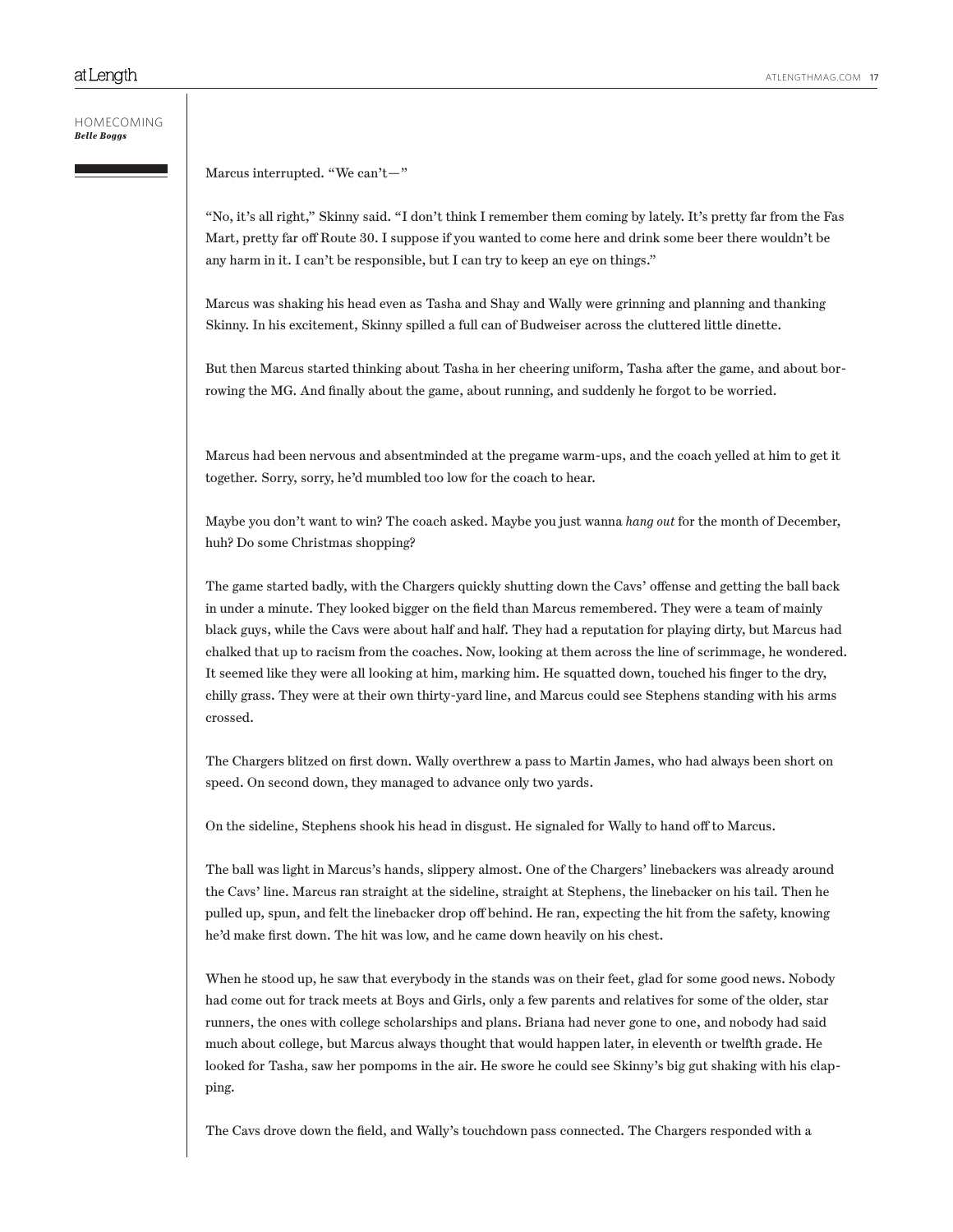touchdown of their own, but missed the extra point. At halftime the score was 7-6. Stephens wasn't happy. Are we going to lose our own damn homecoming game to a bunch of boys who can barely count to fourth down? he said.

Wally's passes had been straight and true—a girl could catch them, Marcus thought—but he hung his head with the rest of them. Then they prayed and Wally asked if he could say something.

"Assuming the good Lord sees right to let us win," he said, standing up in the middle of them. His shoulders were massive in their pads. "Assuming that the Lord is with us, I just want to be there to do His will. I want to do right by y'all, to put the ball in the air and get it down the field.

"We're gonna have the ball back when we go out there, and I want you to slam 'em. I want you to come down hard on 'em, I want to see 'em spittin' out mud."

He went on for a while longer.

Marcus was silent. He'd been slapped on the back by a few players and told he was doing right by the coach. He could hear the band playing "We Will Rock You" on the field.

It was colder after halftime, the sky blacker behind the floodlights. They charged forward on the kickoff. A white kid named Jim Shelton caught it at his belly and managed to get it to the Cavs' forty-yard line.

They set up to run the ball and Marcus felt all eyes on him as the other team hunkered down. Marcus carried the ball across the fifty-yard line, into the Chargers' territory. No one had laid a hand on him. He felt like he could outrun anybody on the field.

The Chargers blitzed, and the Cavs ran a draw. As several Chargers rushed from the outside, Marcus took the handoff from Wally and ran straight up the middle, juking a linebacker and winding up in the end zone. He watched the fans on the Cavs' side of the stadium come out of their seats. He saw the cheerleaders' feet leave the ground.

On his next carry the linebackers ran his face mask into the turf. The Chargers had failed to get anything on their last possession and they were gunning for him. It took a long time for someone to take his weight off Marcus's helmet. Cleats sank into his leg.

He retched once. Then he stood up, looked at Wally, and hollered. Wally hollered back. The pain was superficial, a condition of his strength. The strong were going to get knocked down; they were going to have people coming at them from all sides. They had to be ready, they had to be looking for the hit. That was what Briana should have known when she put the cocaine behind the frozen pizzas. That was what Papo should have known when he trusted Briana—what Marcus did know, now that he'd shaken her. That's what Jerome should have known when he came out only to go back in weak and tired after a couple of weeks of drinking and looking people up, for robbing the same bodega he always robbed.

Marcus saw that now. The bruising he felt was just on top. Underneath, where it mattered, he was muscle and heart.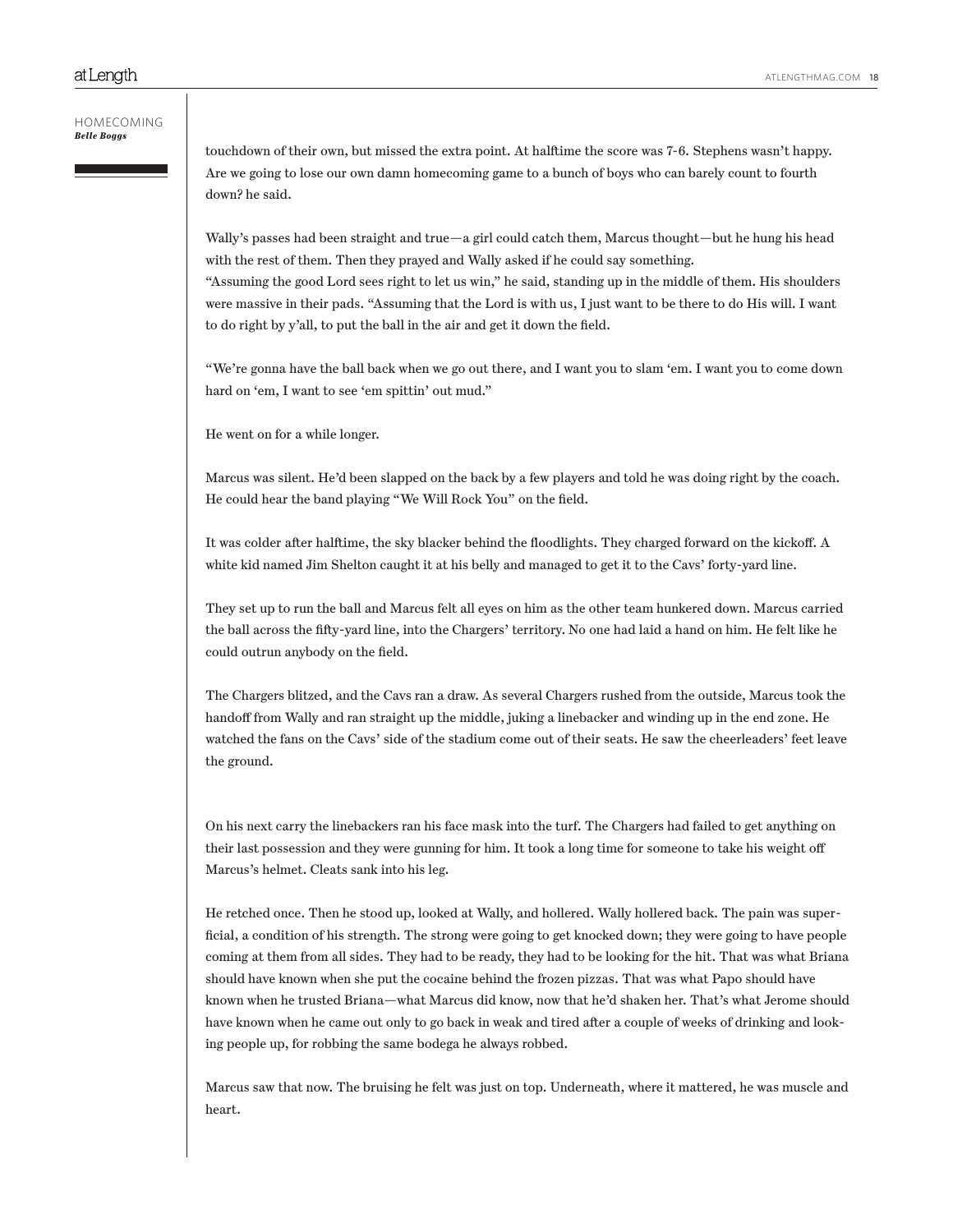The Cavaliers won the game by two touchdowns. Marcus had carried the ball eleven times. Tasha jumped into his arms when the game was over, and Skinny and Granny were standing together at the fence, smiling at him.

Marcus slept late on Saturday, read twenty history pages without committing a word to memory, and finally showered at around four. He soaped his body tenderly, massaging all the sore parts until the hot water ran out. He still had to pick up Tasha's corsage and put gas in the car. He had to organize his thoughts, play back every moment in the game before it disappeared. First he remembered them in order of importance, starting with his touchdown after halftime; then he remembered them in chronological order. When he'd done that three or four times he turned his thoughts to the dance. There was money to be made.

He'd thought that they could keep the pills in the car to keep from dealing inside, but Wally said no, that wouldn't work. You could only come into the dance once; when you left, you left for good. Marcus wasn't eager to deal the drugs out in the open like that, but Wally said not to worry. They kept the gym lights dim. There'd be so many people that no one would even notice. Plus, didn't kids at Marcus's school start dealing when they were, like, eleven? Didn't they deal in the bathrooms?

 Marcus told him the story of a third grader he'd known way back when who sold dime bags in summer school. He remembered the runner he knew in fifth grade who wore a diamond in each ear and attacked the principal at lunch, the ninth graders who dealt in gym class. Wally listened with a bemused and unsurprised look on his face. Marcus didn't mention that he knew all these stories because the kids had gotten caught.

Tasha would be putting up the decorations. She would be wearing that tight velvet tracksuit of hers and standing on a chair, her hair done already, calling out orders to the other girls. It made Marcus smile to think about her. He wondered if she was thinking about tonight too—if she'd be ready to go all the way. He wondered if she felt nervous about that, or about the drugs. Probably not, Marcus thought. Things came easy to Tasha. She'd already talked on and on about being crowned homecoming king and queen. The way she figured it, her toughest competition would be Wally, and Wally's Shay was too shy to be queen. Tasha was the most beautiful senior girl who was also smart and classy, and Marcus didn't really look like a sophomore, not anymore. Just have yourself a good time, Marcus told Tasha. Don't be thinking about that.

No, she said, looking at him. Not like a sophomore at all.

Doing his errands, though, Marcus thought she might be right. He was congratulated by three different people at the florist's, and asked when championships were when he gassed up the MG. How many more games would they have to win to make the championships? He was asked that question a half-dozen times; everybody knew the answer. Two more games.

Granny fed him a sandwich and took his picture alone and with the car; Tasha's mom took about fifty pictures on the stairs, in front of the house, on the lawn, beside the car. Marcus wanted to drive Tasha and Wally to Granny's house so they could take more pictures over there, but Tasha said no, there was no time, their reservations at Outback Steakhouse were at seven and they were already late. She'd love to see you, though, Marcus said, looking at Tasha. She was gorgeous—tall, slim and curvy both, her hair done up high and glossy, sparkly eye makeup. He thought he'd never seen such a beautiful girl before, and he worried about never getting a copy of the photo to send back home. We can't be late, Tasha said, hurrying him to the car.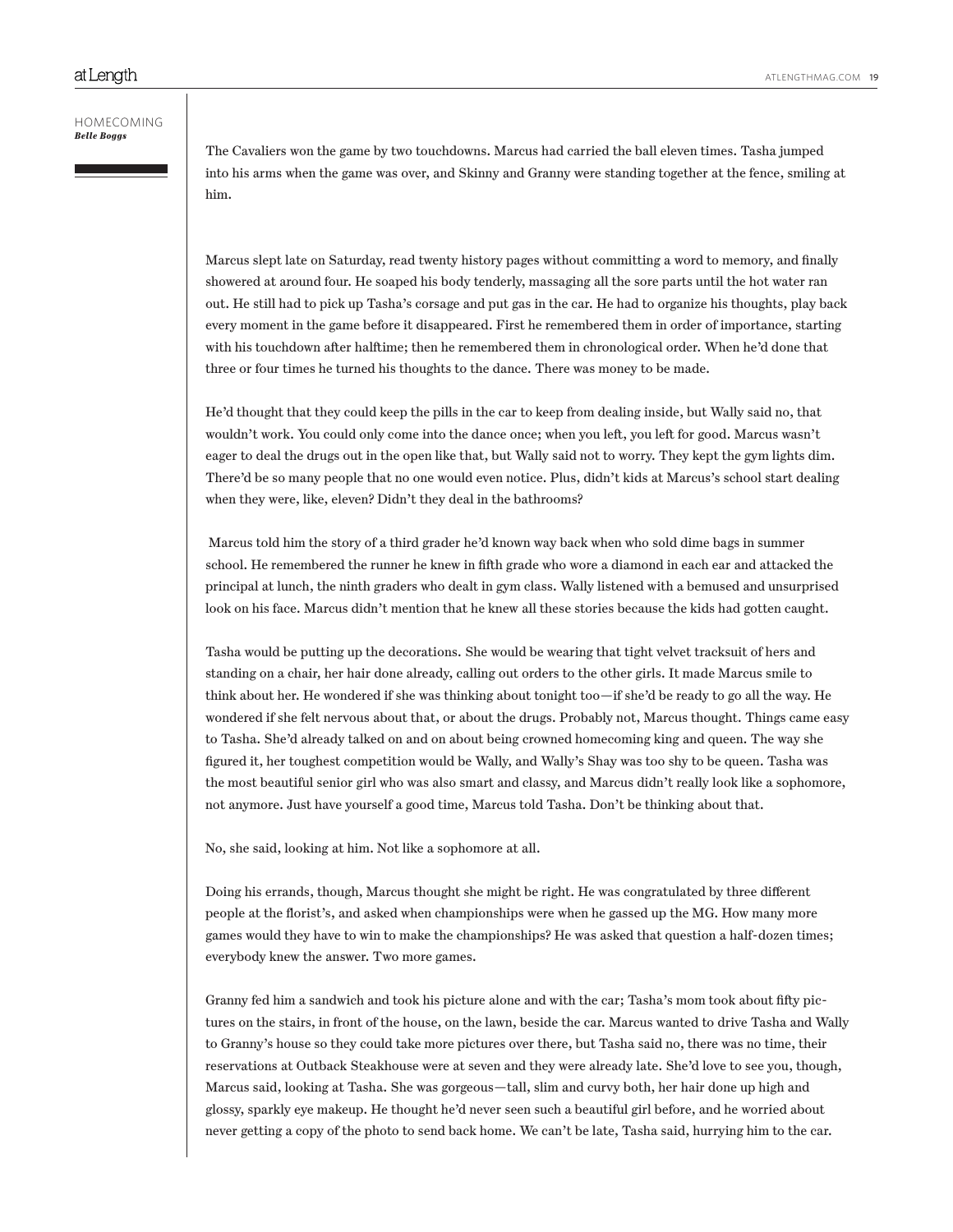We'll see her after.

Your mama can get double prints?

Tasha laughed. What? You think we're never gonna look this good again?

Music was pouring out of the gym. Marcus said he didn't know country music could get so loud. Don't worry, Tasha said. I rigged it so they play one song for them, one song for us.

And what do you mean by them and us? Wally teased. She rolled her eyes.

Red, white, and blue streamers brushed Marcus's face as they entered the gym through the double doorways. Tasha took his hand and showed him the balloons, the banners, the tablecloths, the punch. Taped over the exit doors was a giant painting of the Twin Towers at night. Someone had painted hundreds of square yellow windows in each of the towers. They looked like giant tenements. Underneath, in cursive, were the words *Never Forget*.

"See?" she said, leading him to the wall of collapsed bleachers. "All the girls painted a poster with the different player numbers." She pointed out the neatest, most elegant poster—number 22, done in sparkling gold paint. "I painted yours."

 Marcus nodded. Everybody was looking at them. He scoped out an empty table in the corner and took his seat. His knees bounced a little; he hid them under the table and told himself to be cool.

Wally walked off to get them some punch and say a few words to some people. He'd told Marcus to expect about ten customers. If each bought two hits, that was eight hundred dollars—four for Marcus, four for Wally. That wasn't so bad, but it just paid for dinner and Marcus's suit and Tasha's corsage and gas, with only a little left over. If they did better, well, that would be good. He had forty pills.

From where he sat, Marcus could see his history teacher and the home ec teacher, the principal and his wife. The youth minister was there, plus the cheerleading coach and her husband. Seven chaperones, as far as he could tell. They were all busy talking, lingering by the punch bowl. Marcus had heard rumors about spiking the punch bowl; apparently, this was something that had happened in the past.

Marcus could see Charlene standing with another boy, a junior he recognized from track practice. He was also in Marcus's technology class; he was stupid and lazy, couldn't decipher an electrical circuit to save his life. What was Charlene doing with that guy? Trayvon, that was his name. She wore a lacy, strapless white dress that was too long for her. It trailed the floor when she walked. Her hair was sprayed up into a fan on the back of her head and Marcus could see tiny, sparkling rhinestones stuck to its surface, catching the light. She cut her eyes at Marcus.

"What you looking at, baby?" Tasha stood before him, smiling broadly. She held out a cup of red punch.

Marcus shook his head and focused on the plastic cup in his hand. The ice cubes were white and blue; where they melted the punch was starting to turn an oily-looking purple.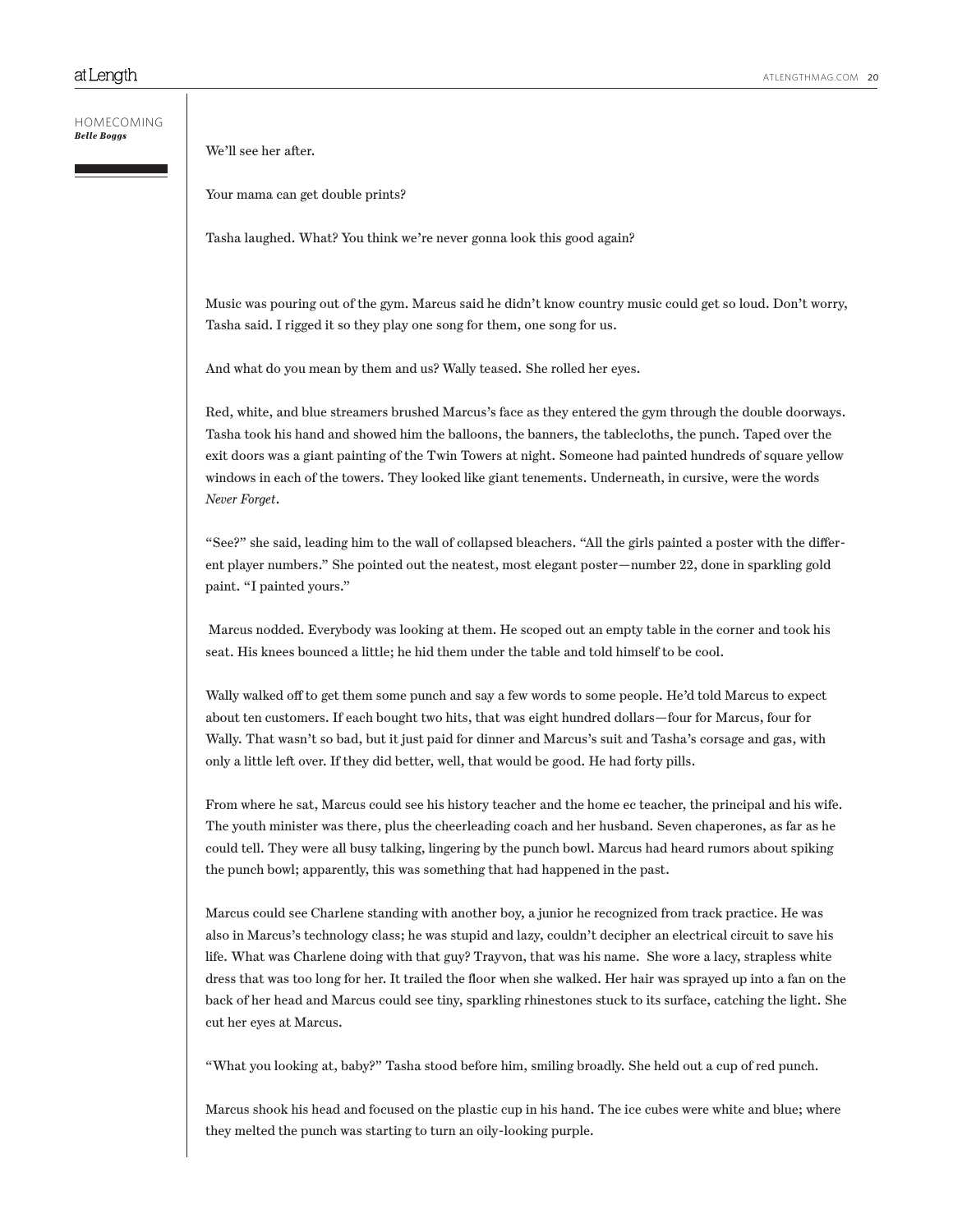Tasha leaned in close to him. "Don't be nervous," she whispered. "We'll relax later."

Marcus put his hands on either side of her tiny waist and drew her nearer. "Will we?"

"We will."

His first customer was L.T. It was strange to see him dressed up in a suit. The tweed jacket and pants didn't match, and his hair had been slicked back with gel. He wore a narrow-collared white shirt and a skinny black tie. He sat down next to Marcus. "That shit was awesome," he said.

Marcus nodded, leaned forward, and looked around. The adults were all the way on the other side of the room, probably talking about church or Costco or whatever it was they talked about. They were near the bathrooms, though. It would be better, Marcus figured, to hand over the pills right here.

"Seriously," L.T. said. His eyes were on his girlfriend, who was dancing in a circle of other girls. She was a plump girl in a short red dress. "Britney and I never did it like that before. I mean, she was wild, man."

Marcus held up his hand. "I don't need to know all that. How much you want?"

L.T. shook his hand, passing him eighty dollars. "That was an awesome game last night."

Marcus set two pills down on the table, under a napkin. "Thanks," he said.

"You know Brandon and Shaun an' them?"

Marcus nodded, though he didn't. Wally came over, fresh from the dance floor. He wiped his face with a handkerchief and sat down, turned to L.T. "You got friends who want some?"

L.T. nodded.

"Send just one over. Tell them to be cool, act like they're coming to talk to Marcus about football. Shake his hand, pat his back, shit like that."

He looked at the clock; it was nine-thirty. "He's done at ten-thirty."

For the next hour, Marcus was congratulated by every stoner, redneck, doper, and druggie-preppie at King William High. He danced only once with Tasha, a slow dance. Her back felt warm and strong under his hands; he could feel her breasts as she leaned against his chest. She lay her head on his shoulder and whispered the dirtiest things he'd ever heard from a girl into his ears. Then he walked back to his chair and waited for ten thirty to come.

Some people he told to take just one; others he dealt to silently, accepting their praise stone-faced and serious. Wally kept coming by, even though he'd said he wanted to stay out of the dealing part. He told a few people to meet them out at the reservation by Skinny's. He said they'd play better music; there'd be beer there too. Between customers, Marcus said he didn't think that was such a good idea, but Wally told him not to be so uptight; it'd be fine.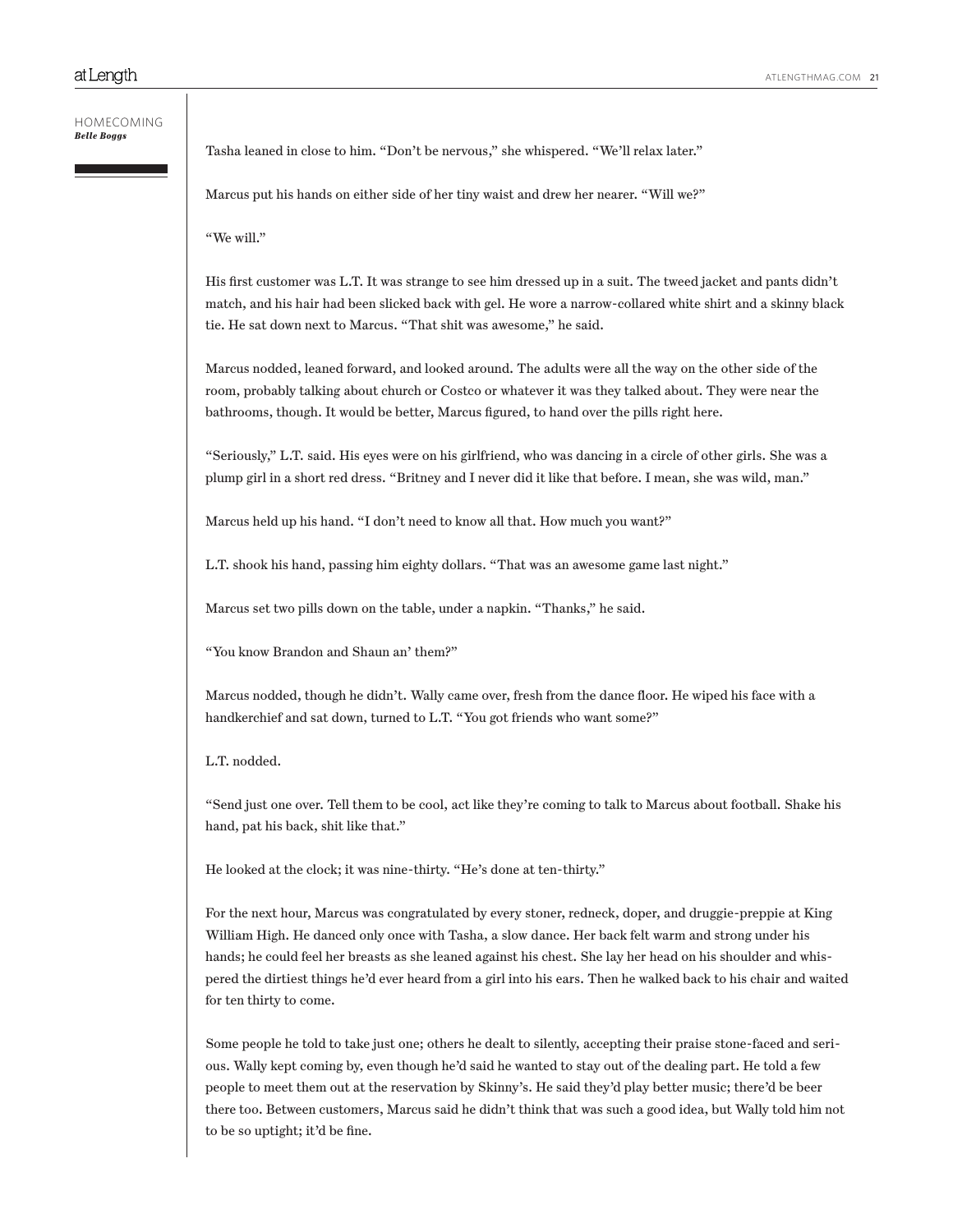The first person to lose her cool was Wally's girlfriend. Giggling, she spilled punch on Wally's lapel and tried to lick it off. She spilled some more into her own cleavage and tried to sit on his lap, then Marcus's. When that didn't work she settled for Tasha's lap. She leaned her head back into Tasha's neck and moaned a little.

"You are so fucking stupid, Wally," Tasha said.

Shay looked plastered. The strapless bodice of her dress was askew. Her hair had fallen out of its careful arrangement. Her lipstick was worn away from kissing on Wally so that only the dark liner remained. Normally she was cute.

"Borderline retarded," Tasha said, bouncing her knee. Shay squealed. "Get her out of here."

"I can't," Wally said, nodding toward the exit doors. The principal was dancing with his wife to "Unforgettable." "We can all go when they get up on stage to do the awards," Wally said. "We'll slip out."

"*Fuck* that, Wally," Tasha said. "I spent two hundred dollars on my dress, not to mention my hair and nails. I am *not* leaving early."

"Here," Wally said, shaking out a napkin and throwing it over his sister's head. "You're the goddamn queen already."

Tasha snatched the napkin off her head. "Don't make Marcus beat the shit out of you."

Wally started to laugh, his broad shoulders convulsing under fine charcoal pinstriping. The song ended and the principal and his wife bowed while the students clapped. Wally was still laughing when the next song started and everybody ran onto the floor.

"Oh Lord," Tasha said. "Look."

Two of the cheerleaders, Megan Trice and Stacey Adams, were grinding each other to the opening, censoredfor-radio bars of "Back That Ass Up." It had been a cheerleading favorite, though no one would let the cheerleaders perform the routine they choreographed. Near the stage, a freshman was wiggling out of her dress.

"Hey," Shay said, sitting up and frowning. "Why'd you think you and Marcus will be king and queen? Wally played good last night too."

"You better hope they don't pick you, you dumb slut," Tasha muttered.

"*Tash*," Wally said.

"You better hope they don't pick you, too," Tasha said. "If I was you I'd be over at the ballot box right now, voting for my non-fucked-up sister."

Before the night was over, two couples were thrown out—one for making out in the hallway to the bathroom, the other for trying to have sex under an uncollapsed portion of the bleachers. The home ec teacher found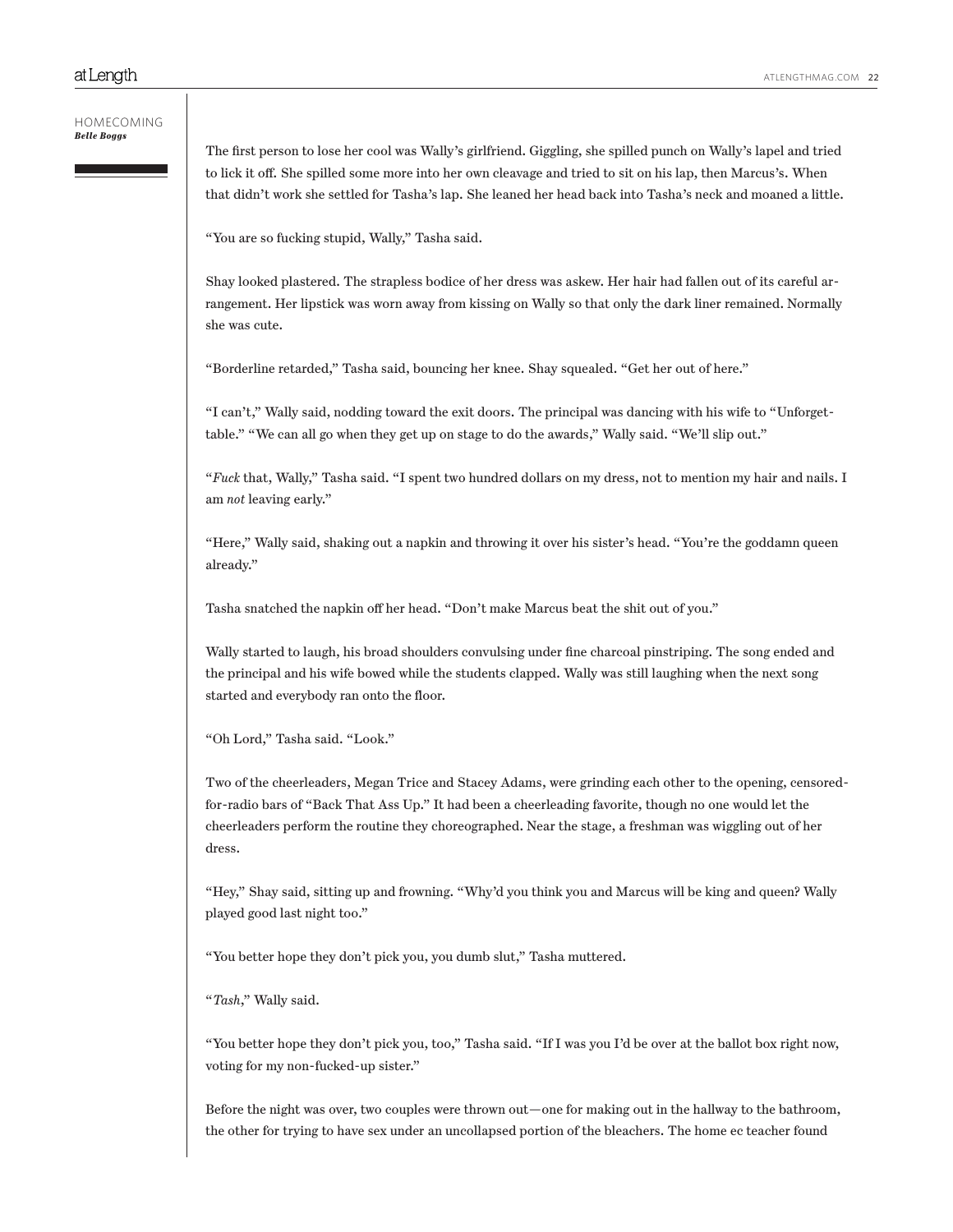> both of them and marched them outside, but seemed to suspect nothing. Marcus didn't know either couple well enough to be sure they wouldn't snitch, but they hadn't looked embarrassed as they walked out.

> "Don't worry," Wally said. "You think they'll care about missing the rest of this boring-ass dance? They're about to wear each other out."

> In a little while, Marcus was the king and Tasha was the queen. The crowns were plastic, and the comb that held his in place bit uncomfortably into Marcus's carefully groomed head. Wally had sneaked off with Shay; they were probably in the back of the Camry by now. From the stage Marcus could see the yellow and black disposable camera he'd brought along sitting unused on the table.

> Newly crowned, Tasha wouldn't hear of going off by herself with Marcus. And she couldn't just leave her brother, could she? She didn't want him to drive anyway; she'd take Shay in the Camry, and Wally could ride with Marcus. Wally had just taken a hit, and he wanted to go to the reservation with everybody else. Come on, Tasha said, let's have some fun.

> Marcus was relieved that the night had gone off without more problems. He and Wally each had more than six hundred dollars. He could send some of that to Briana, use the rest to buy his next round of steroids. When the season was over he'd spend time lifting and running, and by next year he'd get scouted. In the car as they made their way onto the little gravel road, Wally was talking about what was next.

"I mean, this could be a regular weekend thing," he said, "if we get some more stuff. We could get some pills, some coke, maybe some heroin."

Marcus thought about Skinny, what he'd said about being a junkie. "I don't want to deal heroin," he said quietly.

"Okay," Wally said. "We got to give the people what they want, though. Am I right?"

Both hands steady on the wheel, Marcus repeated himself.

The reservation had no streetlights. They parked alongside a field and stumbled out of the MG. Two football fields away they could see Skinny's little shacks, one light shining through the fencing. Marcus looked up; the sky was creamy with stars, more stars than he'd ever seen in his life. He thought about how he didn't know any of their names. He couldn't even find the Big Dipper.

"Whatcha looking for?" Tasha asked. Her eyes were shining; she smiled and looked up at him. He hoped that she hadn't taken a hit.

"It's right there," Tasha said, pointing. She took his head in her hands and pointed him in the right direction. He could feel her long, red nails grazing the skin on his face. "The Big Dipper. Right?"

Shay fell back into the long dead grass of the field. Wally pretended to tackle her. Far away, then closer, they could hear the whoops and hollers of rednecks advancing across the field in their trucks. Marcus looked up at the stars, a whole bewildering sky full of them.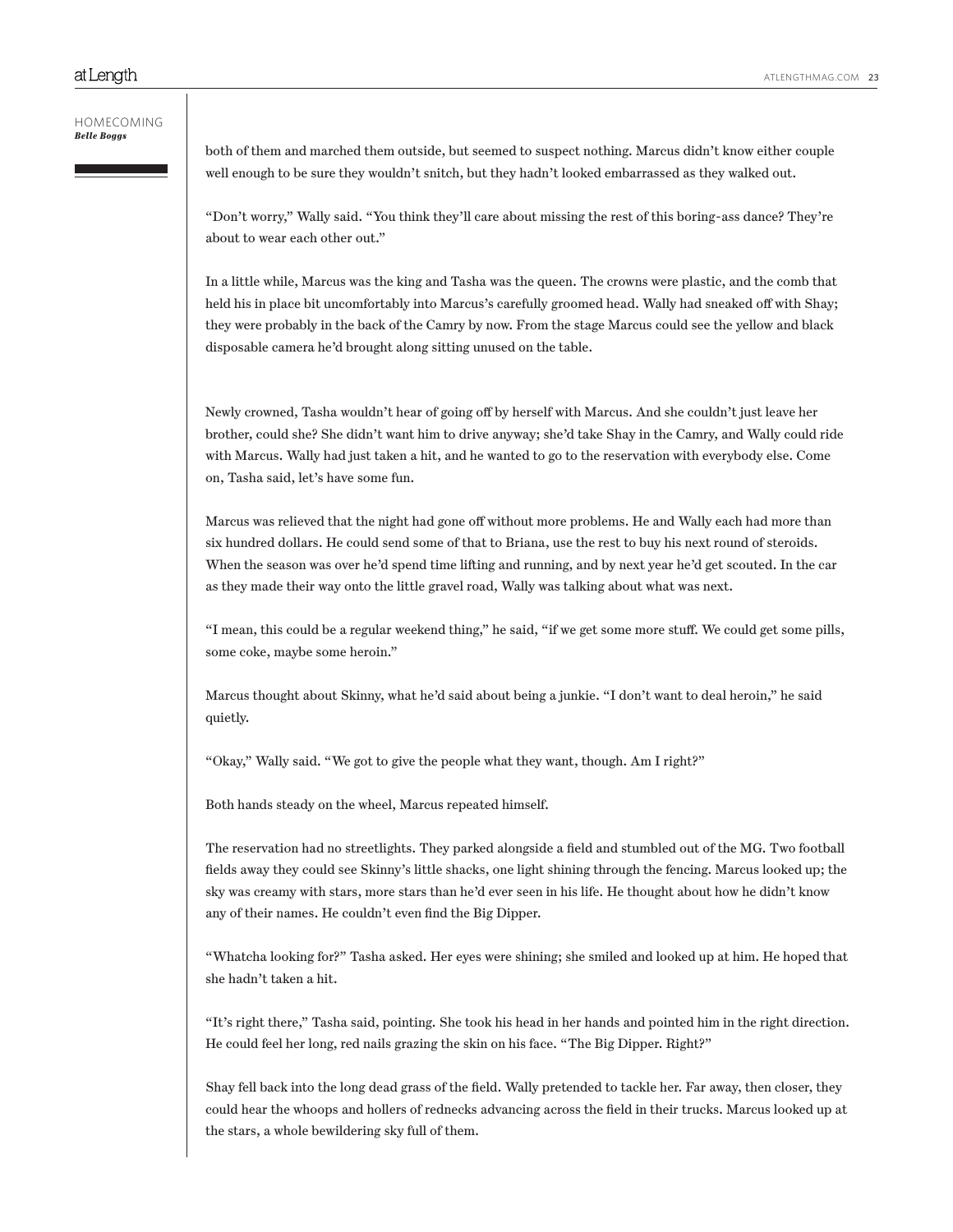Above Skinny's house, dark shapes were circling and swooping low, grazing the treetops. The field was filling up with people now, but nobody else seemed to notice the stars or the birds. After a while, Marcus forgot about them too.

By the time Marcus gets around to winterizing his granny's house, it is December, and it is the last good thing he does for her. He approaches the task methodically, measuring and cutting the heavy plastic sheeting and laying it flat on the frozen ground outside each window. He starts with Granny's bedroom window. He climbs a rickety wooden ladder leaned against the windowsill, hoists up the plastic, and rests his borrowed staple gun on the sill.

She is at church. Through the casement panes he can see her little iron bedstead, the smoothed sheets and quilts just so, the pillowcases taut and ironed. He can see her framed picture of Jesus on the wall, his face thin and sorrowful inside the cheap, ornate frame. There is her nightstand with its windup clock, her hooked rug, her white wooden dresser. Her closet door is open and he can see her rack of limp gray and navy blue dresses.

It took just days for Marcus to get caught. One of the football players' girlfriends went too far at the bonfire with another guy, and the football player snitched. Marcus was dragged into the principal's office during Algebra II the Wednesday after homecoming. By the end of the school day, when he should have been practicing, getting ready for the championships, he was at the police station in Aylette. All alone—no mention of Wally, who was in that very same Algebra II class. He hadn't even looked up.

The principal had gone on about fresh starts and taking people's goodwill for granted. He'd shaken his head over the championships. He said Marcus might never get another opportunity like that again, but it didn't sound like it meant much to him. Think about all those people you hurt, he said, as he handed over the expulsion hearing paperwork he'd already prepared. Think about all they were trying to do for you.

Marcus had looked at the thin stack of papers the principal handed across but did not take them. Wally. Where the fuck was *Wally*? Sitting in Algebra II, right where he was when Marcus left, hunched over his notebook like those *x*'s and *y*'s held some kind of secret. Marcus puffed out a long sigh and leaned back in his chair, slouching to one side to show that those papers didn't matter any more to him than they did to the principal. He lifted his chin and narrowed his eyes like he'd seen kids do at Boys and Girls, the kids who waited with their mothers or grandmothers in a line of chairs outside the office, the kids going out on longterm suspensions, expulsions. He didn't say a thing.

And the principal had cleared his throat and set the papers down, very gently, at the edge of his desk, so that an inch or so of paper hung off the edge and Marcus could snatch them up without touching anything. Marcus kept his eyes slitted until they burned, shifted back further in his seat. The chair scraped the tile floor and the principal flinched. You're not a bad kid, he tried, looking over Marcus's shoulder to the door. Marcus blinked twice and the burning stopped. He took the papers.

*Think about all those people you hurt*. Marcus didn't think he'd hurt anyone except Granny, and even she seemed unsurprised at how things turned out. What he'd done hadn't touched Wally or his scholarship, and Tasha would find another boyfriend easy, some college boy most likely. Marcus tried to call them after he was home again, but he just kept getting their mother's voice on the machine. He'd called and called until finally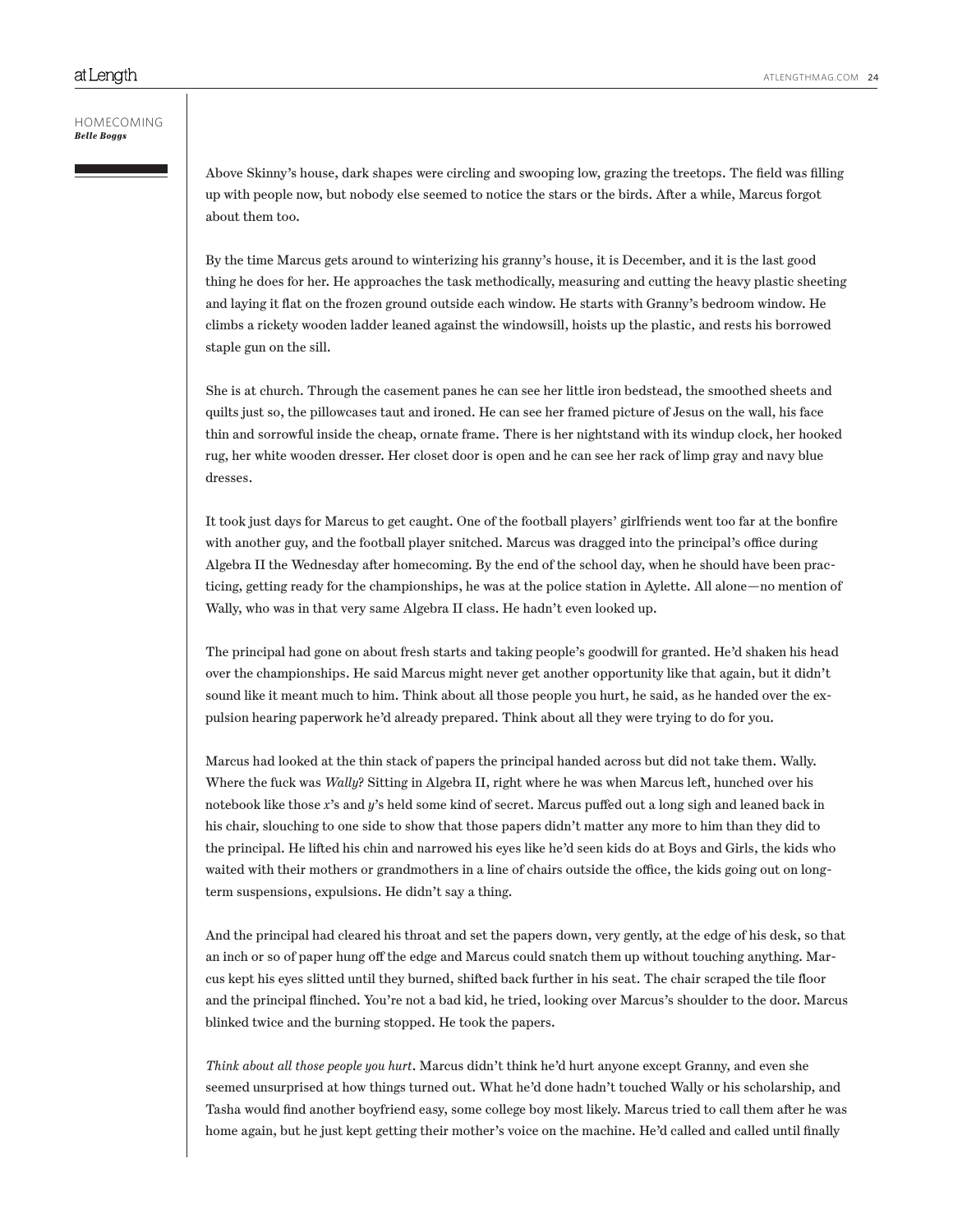Tasha picked up. *Don't call here,* she said. *Please*. He hung up without saying a word to her.

Marcus thinks a lot about Skinny. Skinny was the one who bailed him out; he finished and sold the Mercedes himself to cover the cost. Skinny said he'd have sold the MG too if they needed. Naw, Marcus told him, that's your son's car. Skinny said the boy didn't want the car. He wanted something else, something newer. He had this look on his face that made Marcus hurt inside. Just keep it, Marcus said.

Marcus has a state-appointed attorney, a woman he met in person once, when she brought him the plea agreement. If he didn't take it he'd be looking at a felony sentencing in an adult court. Did Marcus know what a felony meant, the attorney asked in her brisk way. He did, he said. No military service, no voting. Those weren't things he'd counted on or looked forward to.

No, she corrected him. It meant time in prison. Years. And there were two of them. Sale of a Schedule I controlled substance. Five years. Within a school zone. One more year. She looked down at her yellow legal pad. Marcus could go to circuit court and risk six years in an adult jail or take sixteen months in a juvenile facility in Richmond, and on his eighteenth birthday, he would be free. The attorney said they have a high school at the juvenile hall. You can take the classes you need to graduate, or you can get released from compulsory attendance and just study for your GED.

Would Marcus's mother or father be there to read over the plea agreement? I brought it home and they read it, he said. They said go ahead and sign it.

She moved to sit next to him while he read over the statement of facts, an outline, hour by hour, of the night of the homecoming dance. He read it so slowly she asked him if he wanted her to read it aloud. Asked it delicately, like he couldn't read well. He said *no ma'am*, polite like he was taught to be, though he was thinking something else. He picked up the pen and she showed him where to sign.

Would there be a track to run on at the juvenile facility? She wasn't sure but told him she'd check. So far she hasn't checked.

He lifts up the plastic and fits it over the window. He staples the corners first, smoothing out the gaps and wrinkles. He holds the staple gun against the worn window frame and presses hard. It makes a loud, echoing *wa-pow*.

When he is done with Granny's bedroom window, he does the kitchen, the living room, and the bathroom. He trims the extra plastic with a razor so it doesn't look sloppy. He's saved his room, with all its windows, for last.

There is his foldout bed, his little desk with all his half-written letters on top: to Khalil, to Briana. To Jerome, who told him the truth a long time ago: no sense in fighting it. There are his schoolbooks in the corner. His Walkman on the dresser. His closet filled with clothes.

It's cold. Marcus blows on his bare hands, zips his jacket, and wonders who will look after his things. He fits the plastic neat and tight over the old windows. *Wa-pow, wa-pow.* If you don't pull the plastic tight across the window, cold air will get in.